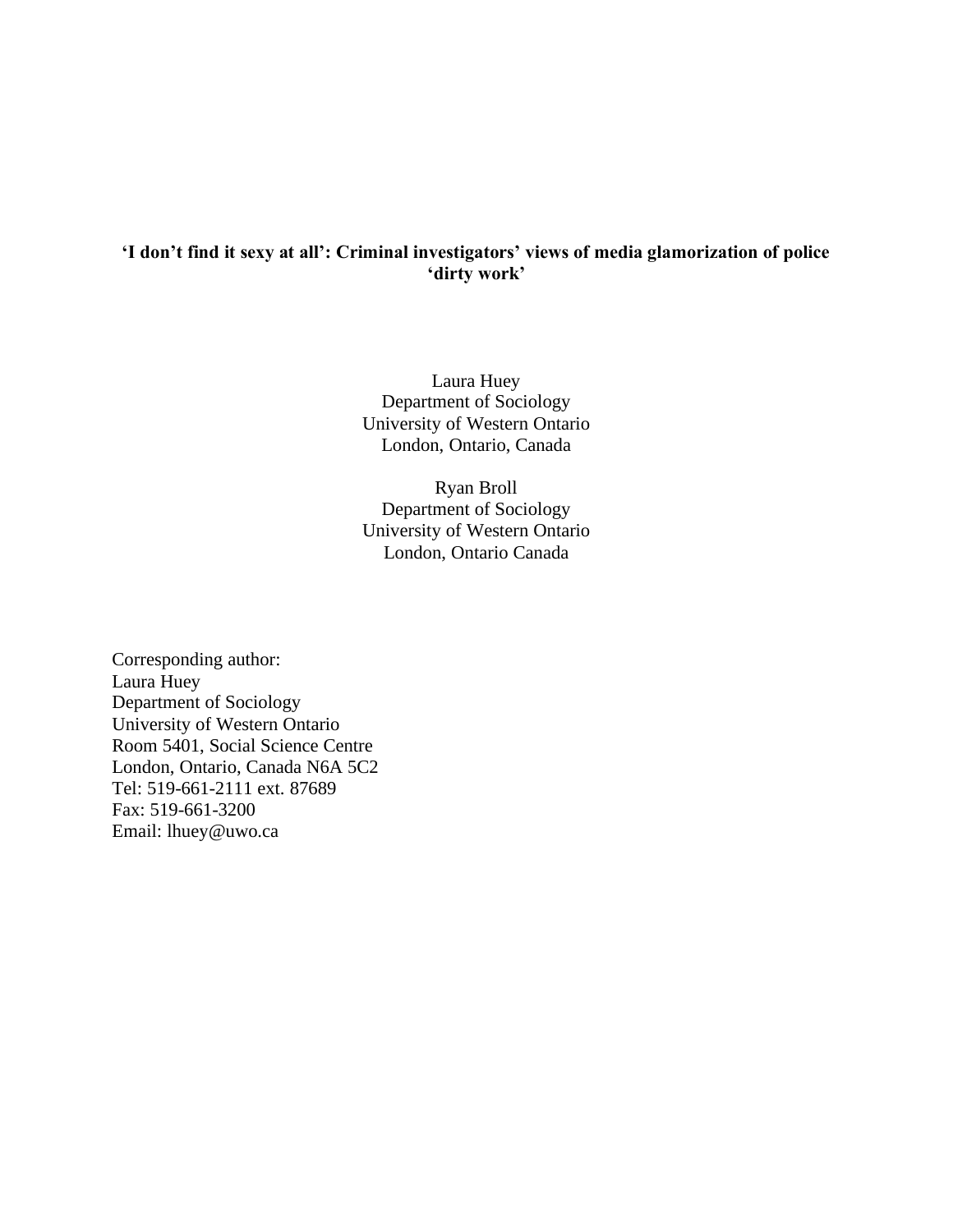## **Abstract**

Public fascination with criminal detection has led to a plethora of images of investigational work in the media and to a radical reworking of public perceptions of the nature of the police investigator's role and of the occupation's dirty work elements. In this paper, we draw upon indepth interviews with 31 Canadian police investigators to explore how they perceive the physically dirty elements of their job, and their views related to the public treatment of those same elements as glamorous and exciting in the mass media*.* The investigators interviewed described how the daily realities of their work differ from the highly sanitized images presented in the media, although several noted that these portrayals led them to a career in policing. However, these investigators also explained that soon after entering the field they realized there is nothing glamorous or sexy about criminal investigation. Through a discussion of the contrasts between media portrayals of the physically dirty aspects of their jobs and police investigators' occupational realities, what is revealed is a far more complex portrait of police investigational work and what it is about this work that investigators themselves find to be exciting, satisfying, and challenging.

**Keywords:** policing; criminal investigation; media; dirty work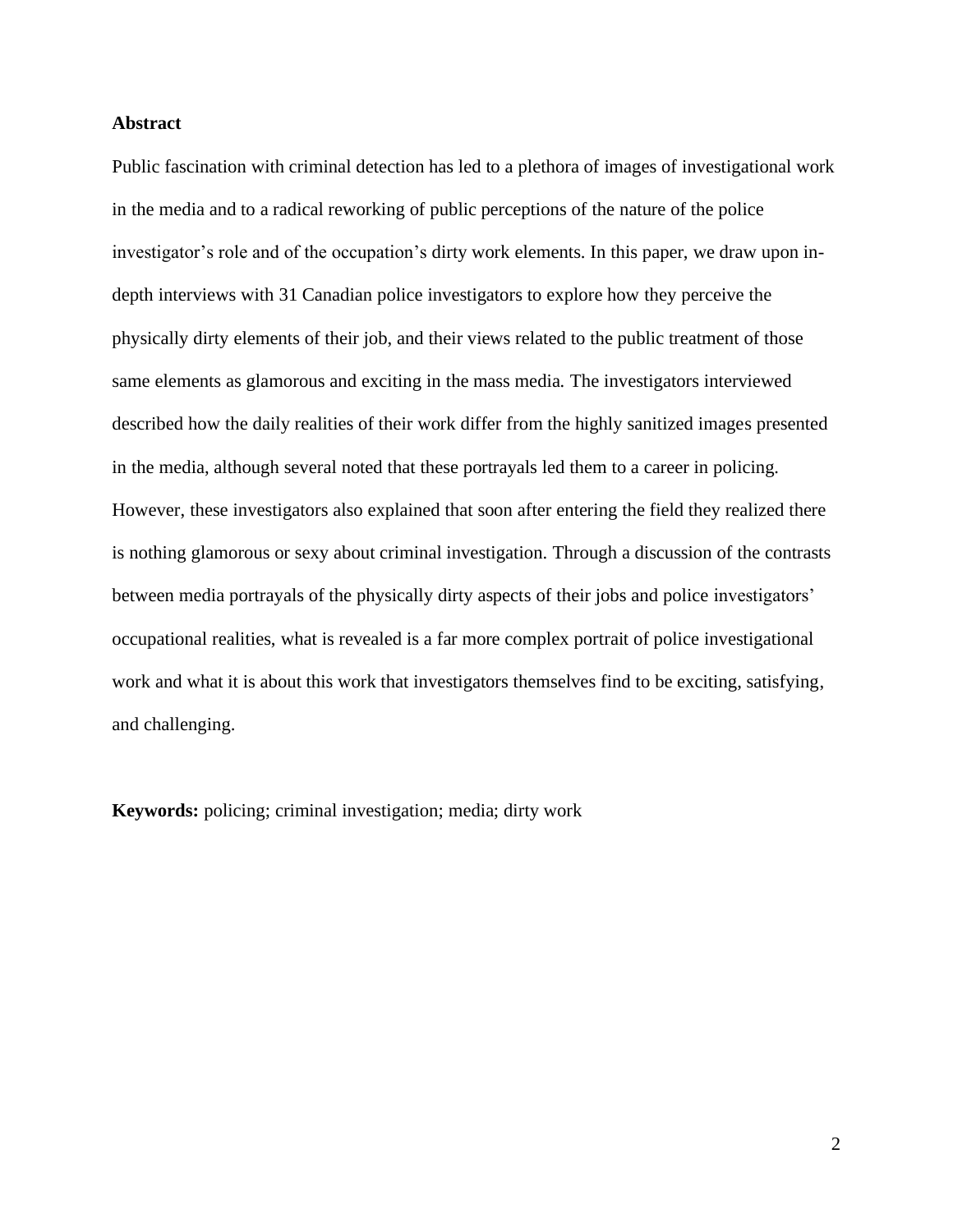# **'I don't find it sexy at all': Criminal investigators' views of media glamorization of police 'dirty work'**

A beautiful blonde woman stands in front of a whiteboard, searching for some meaning in the items posted on it; a felt marker is gripped tightly in her hand. On the board are a series of photos, a timeline, and some handwritten notes. Her co-worker, an attractive man with a neatly trimmed beard, leans lightly against a desk. He too is intently focussed on the board. Of the board's contents, none is more arresting than a photo of the deceased female, with her eyes closed, mouth open, and the raised red edges of a pathologist's Y-incision contrasting with the greenish cast of her skin and the steel of the autopsy table. As visually interesting as this image may be, it is hardly unique. Variations of it – of the police investigator surveying a landscape of clues – play out across televisions and movie screens hundreds, if not thousands, of times a day.

 Public fascination with criminal detection has led not only to a plethora of images of investigational work, but to a radical reworking of public perceptions of the nature of the police investigator's occupational role and its dirty work elements. As criminologists, many of us face this recasting whenever we enter a classroom and students bombard us with questions about how to become a  $CSI<sup>1</sup>$  (a crime scene investigator) or a criminal profiler. One of the authors has noted that after several weeks of lectures discussing some of the harsher realities of what police investigational work entails – that is, the 'dirty work' elements of policing – students' enthusiasm for entering the field of criminal investigation begins to noticeably dim.

What television shows and movies fail to portray and/or to adequately capture is the fact that many of the tasks associated with criminal investigation are, indeed, forms of 'dirty work.' Specifically, 'dirty work' refers to those occupational activities that are necessary for the orderly

<sup>&</sup>lt;sup>1</sup> In Canada, positions in forensic identification units are typically held by uniformed police officers.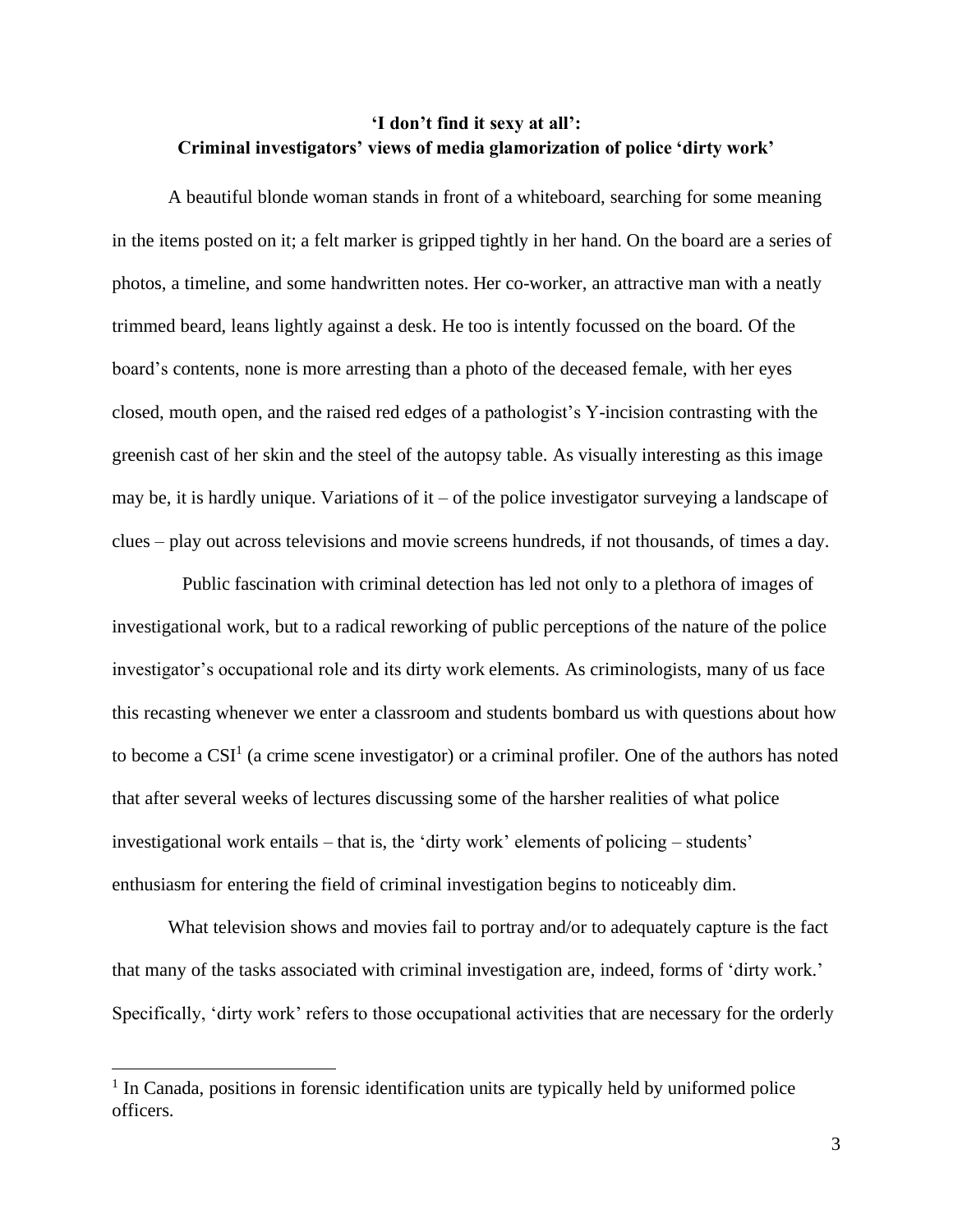functioning of society, but are generally viewed as being physically disgusting, socially tainted, or morally degrading (Hughes 1958). Within the policing research literature, it has long been recognized that the nature of police work – which brings police officers into routine contact with criminals and other morally suspect people, and places them in highly noxious situations in which they will have to deal with blood, bile, and human and other debris – is inherently 'dirty' (Bittner 1970, Heinsler et al. 1990, Dick 2005, Kreiner, Ashforth, and Sluss 2006, Drew and Hulvey 2007, Gassaway 2007). Although the public may find the highly sanitized versions of police work they see on television as 'glamorous', one sex crimes investigator said to us of her job, 'I don't find it sexy at all.'

In this paper, we draw on in-depth qualitative interviews with 31 Canadian police investigators to reveal their perceptions of mass media representations of their work and the extent to which glamorous images of police investigations contrast with their occupational realities. In particular, we focus on the physically 'dirty' aspects of these investigators' jobs and the emotional, physical, and health impacts that investigators' occupational realities have on the individual. What is evident is that, for study participants, the most interesting and challenging elements of their work are those rarely, if ever, depicted in television or in movies.

#### **Dirty work and the dirty side of policing**

The 'dirty work' concept was first conceived by sociologist Everett Hughes (1958) to refer to those tasks associated with an occupation that contain elements that may be physically, socially, or morally repugnant to outsiders. According to Hughes, occupational tasks may be dirty in different ways; for example, the task 'may be simply physically disgusting [or] it may be a symbol of degradation, something that wounds one's dignity' (p. 49). In reference to those who take on such tasks, Ashforth and Kreiner (1999, p. 416) suggest that 'although people may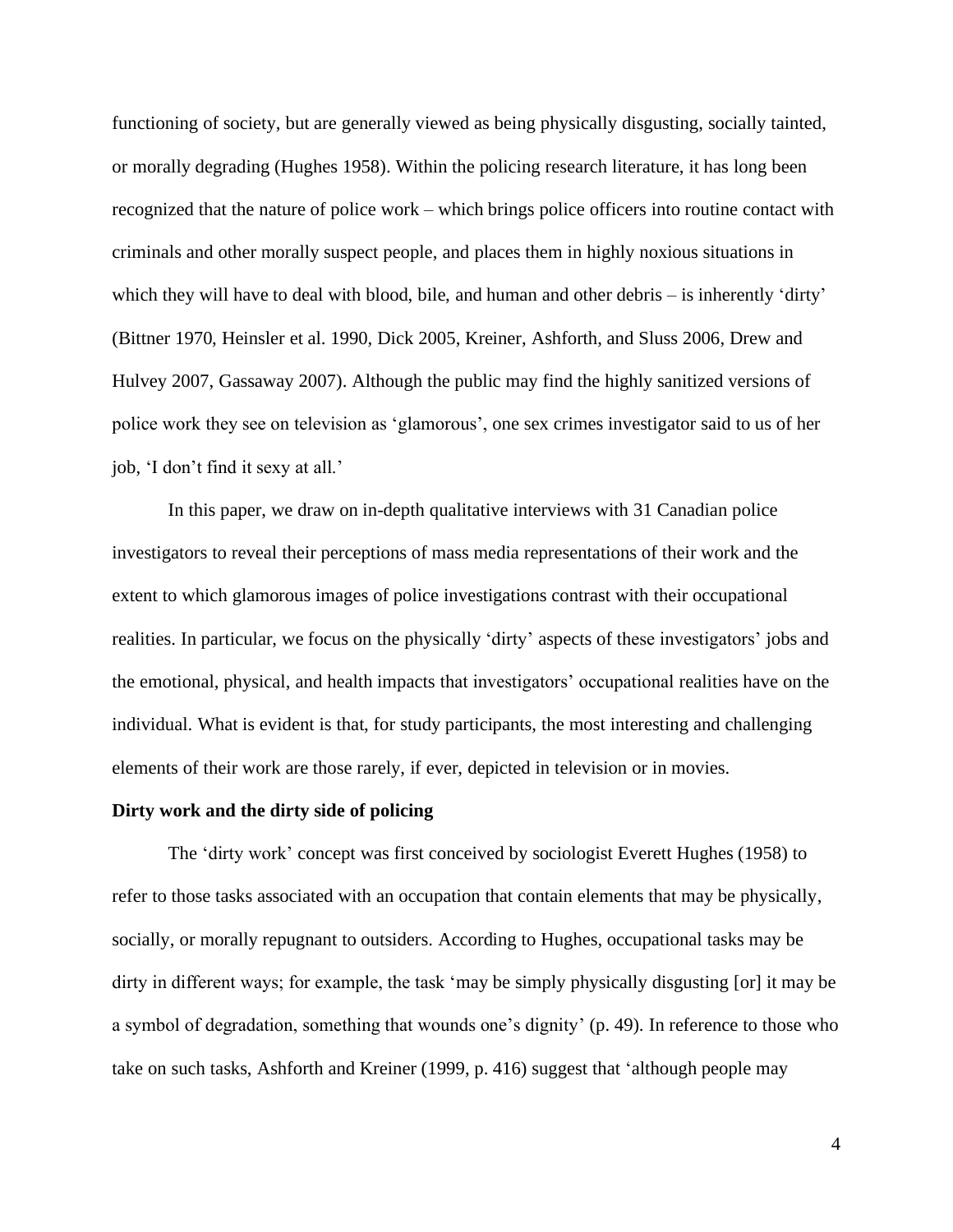applaud certain dirty work as noble (e.g., counselling the terminally ill), they generally remain psychologically and behaviourally distanced from that work and those who do it, glad that it is someone else.' Outsiders are typically glad that someone else is assuming such tasks because the tasks are seen to be not only revolting, but also as 'polluting' (Douglas 1966).

Examples of physically polluting sources that many people seek to avoid include filth, debris, or bodily waste associated with such things as excrement, sweat, semen, blood, refuse, disease, and death and decay (Dick 2005). Despite widespread avoidance, several occupations require practitioners to perform tasks in which they must handle or dispose of such pollutants, including funeral home personnel, slaughterhouse workers, exterminators, and nurses (Ashforth and Kreiner 1999). Likewise, jobs that are physically demanding or place individuals in dangerous or otherwise undesirable conditions – such as miners and sweatshop factory workers – are also frequently deemed to be forms of dirty work or as having dirty work elements (Ashforth and Kreiner 1999).

In contrast to physically polluting dirty work, contamination by social dirt occurs when workers routinely come into contact with individuals who hold stigmatized identities, such as drug addicts, sex trade workers, and ex-convicts. In other words, contamination comes by way of members of groups that have elsewhere been referred to as 'social junk' (Spitzer 1975). Through such contact, certain occupations carry what Goffman (1963) terms 'courtesy stigma,' a form of stigma by association. According to Goffman, courtesy stigmas are often based on relationships with family or friends, but can also occur in occupational settings in which workers routinely come into contact with those who are perceived to be social outcasts or otherwise tainted.

Another form of dirty work comes with a moral stigma. Occupations in which individuals engage in practices seen to be taboo, sinful and/or morally suspect are those to which moral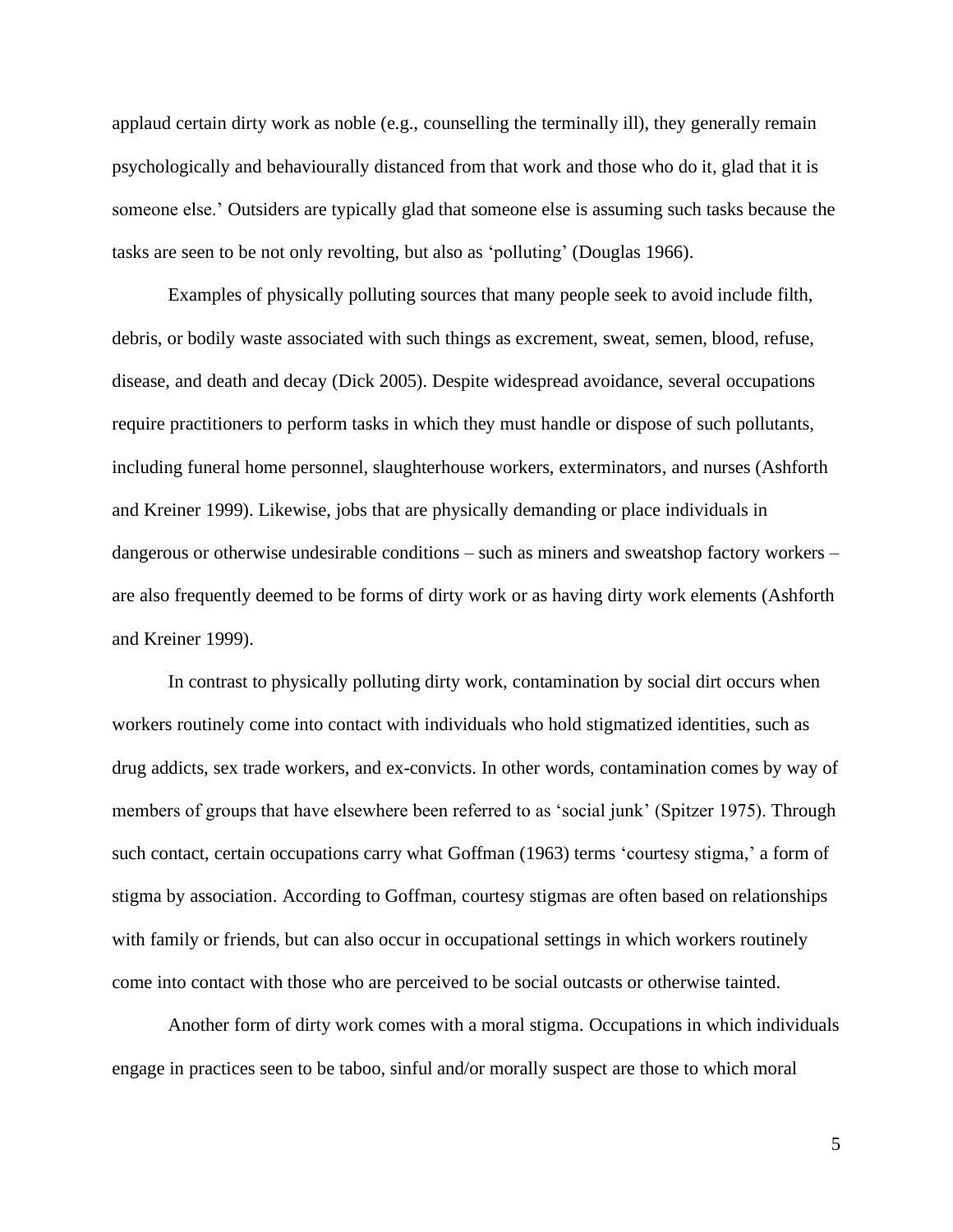stigma attaches. These occupations typically include professions associated with sex (e.g., sex trade workers, exotic dancers, escorts), but moral stigmas are also attached to occupations in other dubious fields, including gambling (e.g., casino workers), money lending (e.g., pawnbrokers), and occupations associated with violence (e.g., bouncers, prize fighters). Dick (2005) argues that morally problematic forms of dirty work can also occur within white collar, corporate environments where individuals might be tasked with laying off workers or dismantling companies.

Alongside the occupations discussed above, Bittner (1970) recognized policing as a tainted occupation and articulated the view that the police represent the arm of society deployed to do its dirty work. According to Bittner (1970, p. 15) the police are 'posted on the perimeters of order and justice in the hope that their presence will deter the forces of darkness and chaos, because they are meant to spare the rest of the people direct confrontations with the dreadful, perverse, lurid, and dangerous.' The police are further socially tainted by the fact that their unique mandate necessarily requires individual officers to become the 'fire it takes to fight the fire' (Bittner 1970, p. 15). Since the 1970s, other scholars have examined specific jobs within the police occupational subculture, identifying many other dirty elements. For example, Ashforth and Kreiner (1999) suggest that police detectives are among those workers who are socially tainted as a result of their frequent contact with others who are stigmatized (see also Kreiner et al. 2006, Drew and Hulvey 2007).

In his study of the criminal investigation of homicide, Martin Innes (2003) touches on an interesting paradox that has yet to be fully examined within the literature. Although police detective work is inherently 'dirty' in each of the ways enumerated by Hughes (1958), it is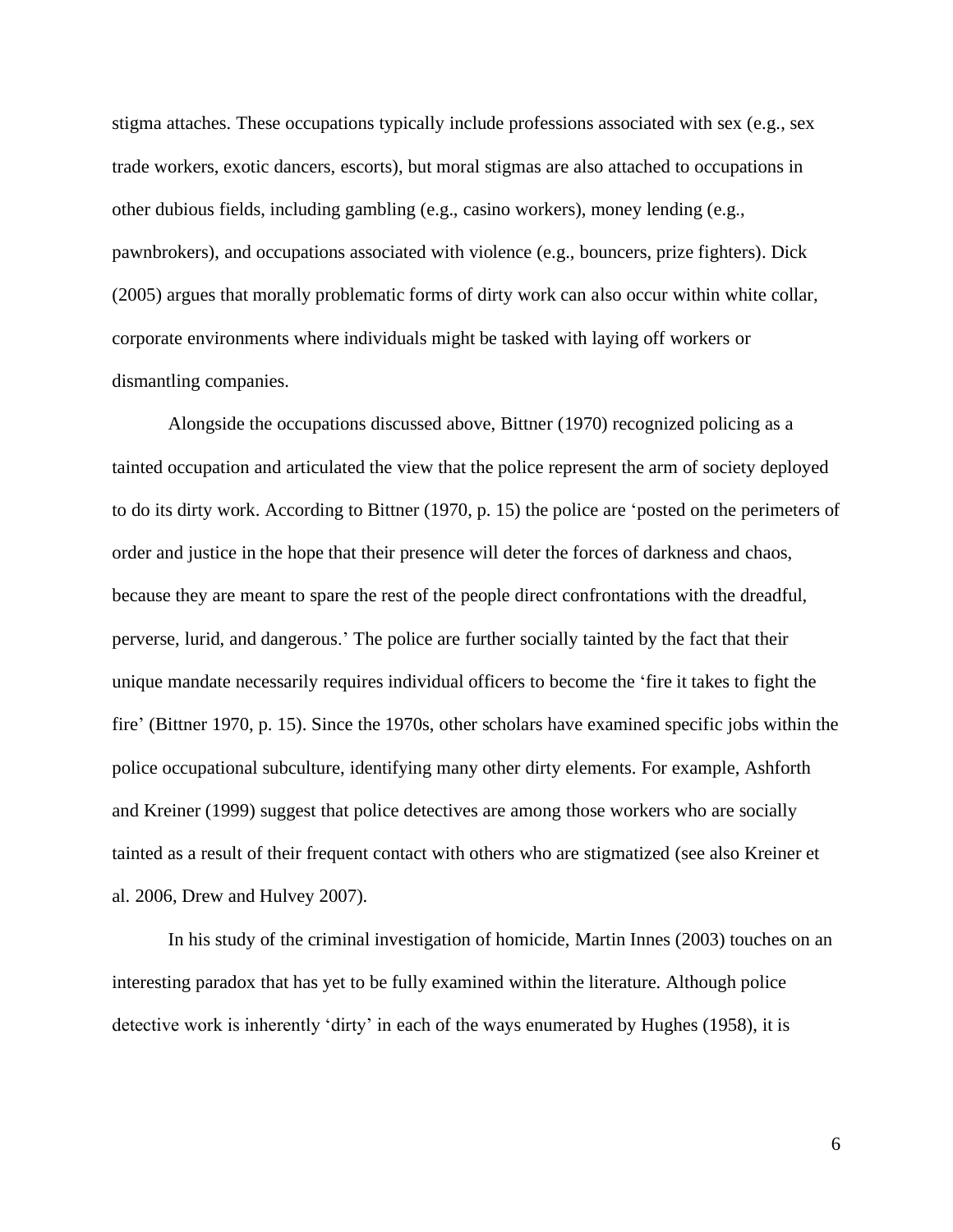perhaps 'dirtiest' in the physical sense, particularly in relation to police work at crime scenes. As Innes (2003, p. 264) notes,

in responding to murders, detectives are confronted with scenes that contain the after-effects of extreme brutality, rage, and sometimes, for the want of a better word, evil. Death is a messy business, with blood and other bodily excretions part of the ways and means of homicide. Such products of the crime are frequently amplified by the more basic biological processes associated with death. Often, by the time that a corpse is discovered, decomposition has started.

It is certainly the case that officers in forensic identification units spend much of their time searching for and analyzing material that many people would find objectionable, such as blood, saliva, perspiration, semen, urine, flakes of skin, flesh, bone, and body parts (Gassaway 2007). However, exposure to physical taint is not limited to forensic investigators. As Gassaway (2007) explains, even general patrol officers routinely find themselves in physically dirty situations. For example, patrol officers often stop individuals who are drunk or high and who may have urinated or vomited on themselves. In such situations, the officer must still perform their regular duties, including searching such individuals and transporting them to jail in the officer's patrol car, thereby coming into direct contact with physically tainted others. Drew and Hulvey (2007, pp. 169-170) similarly explain that 'police officers often have to deal with offenders...who are physically dirty, smelling of alcohol, vomiting, defecating, or spitting in their patrol cars or on the officers themselves.' To reduce their exposure to physical taint, officers often wear rubber gloves or even full body suits when at crime scenes and interacting with suspects (Gassaway 2007). Gassaway (2007) also found that humour, language, and other coping mechanisms permit crime scene investigators to distance themselves from the harsher realities of their work.

Routinely confronted with such things that would frighten or disgust many people, police investigation should be amongst those occupations perceived to be physically dirty and otherwise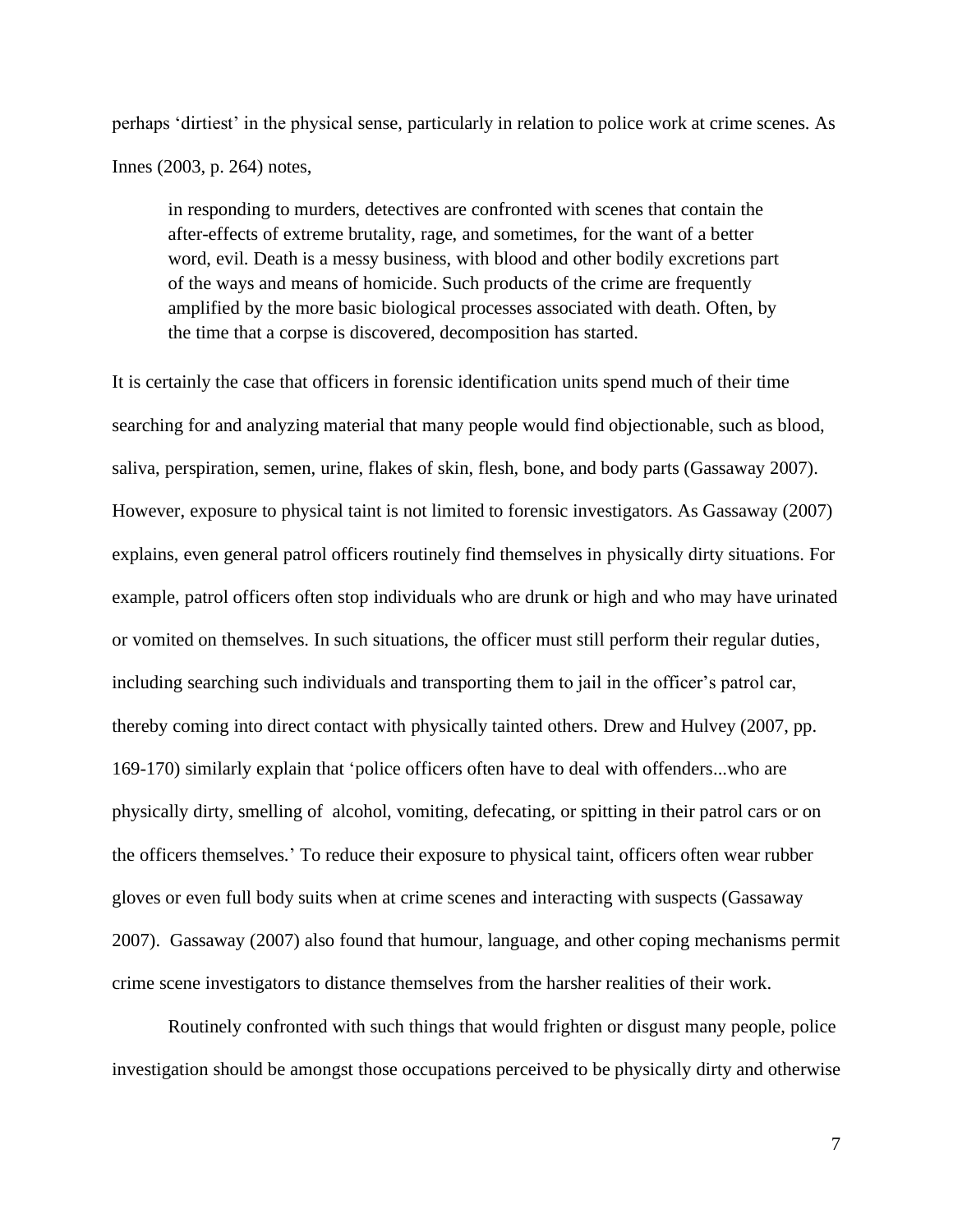tainted, and thus subject to some form of social stigma. However, within the public imaginary, the detective has instead become 'a glamorous crime-fighter engaged in the identification and chase of dangerous and malevolent criminals,' and thus a hero who generates fascination and admiration (Innes 2003, p. 21). Maguire (2003, p. 365) further notes that in recent times, 'criminal investigation has been a subject of enduring interest to the general public, and a considerable mythology has grown up around it.' Maguire goes on to suggest that much of this mythology is related to the 'glamour' of apprehending criminals. The paradox elucidated by Innes and Maguire animates the present discussion. Accordingly, the purpose of this study is to explore how police investigators perceive the physically dirty elements of their job, and their views related to the public treatment of those same elements as glamorous and exciting on television programs such as *CSI*.

## **Method of inquiry**

This paper is informed by data drawn from in-depth qualitative interviews conducted with 31 Canadian police investigators for a study of police perceptions of mass media images of criminal investigation work. The core concerns of this study were twofold. The first goal was to determine to what extent media portrayals of police investigative work cohere with actual police roles and functions, which permits us to develop a better understanding of police views of their fictional counterparts. The second goal was to examine whether police investigators perceive media products as having an influence on public expectations in relation to their investigative role and work duties. The interview guide contained a series of open-ended questions related to the above research questions. For the purposes of this paper we draw on responses to interview questions posed in relation to the first research question. Among questions posed to interviewees were variations of the following: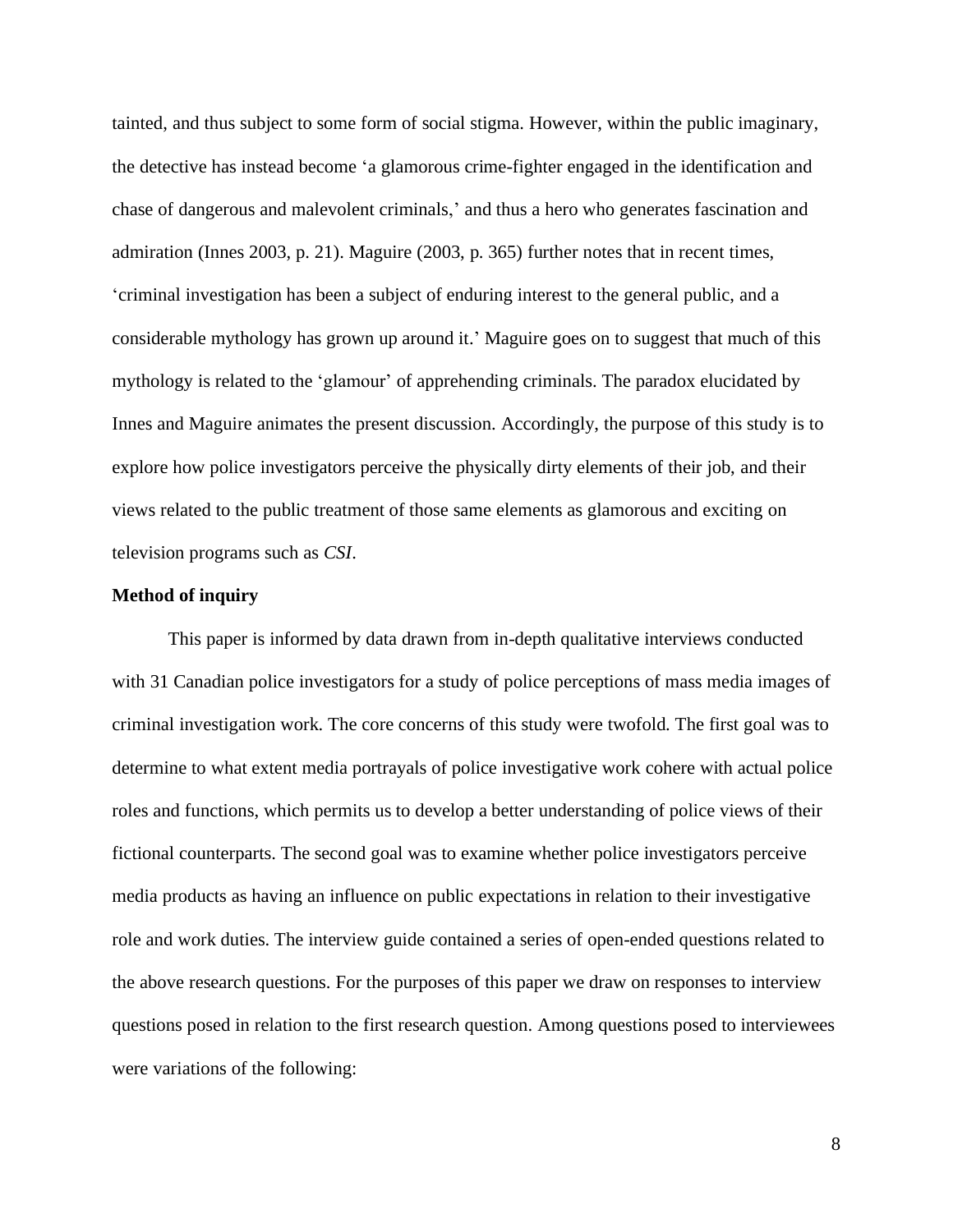- 1. In what ways, if any, do mass media portrayals of police investigators and investigations match the reality of your work?
- 2. In what ways do mass media portrayals of police investigators and investigations not match the reality of your work?
- 3. The public perception of your job, based on TV and movies, is that it is very glamorous and exciting. How do such perceptions align with your own experiences?
- 4. What are your views of the public's apparent fascination with criminal investigation?

To answer these and other questions, approval to conduct interviews with police personnel was sought from municipal, regional and provincial police agencies in two Canadian provinces: British Columbia and Ontario. Seven police agencies representing two major Canadian cities and several medium-sized communities agreed to participate. Once approval was secured, one of the authors conducted interviews with police investigators from the following units: homicide, major crimes, sexual assault, property crimes, and forensic identification (see Table 1). Interviews typically ranged from one to two hours, with an average interview length of one and a half hours. Each interview was digitally recorded and manually transcribed.

## \*\*Insert Table 1 about here\*\*

As the study from which this paper is drawn was exploratory in nature, we opted to code and interpret the data utilizing Glaser and Strauss' (1967) grounded theory method. Interviews were transcribed and then coded using open coding. In particular, we followed Glaser's (1978) concept-indicator model, looking first for key concepts and then for words and phrases that functioned as indicators of that concept. For example, to code for 'dirty work,' we looked for words and phrases such as 'gross,' 'filthy,' 'smelly,' 'stink,' and other related terms. To code for 'mental and emotional effects' linked to investigational work, we searched for words and phrases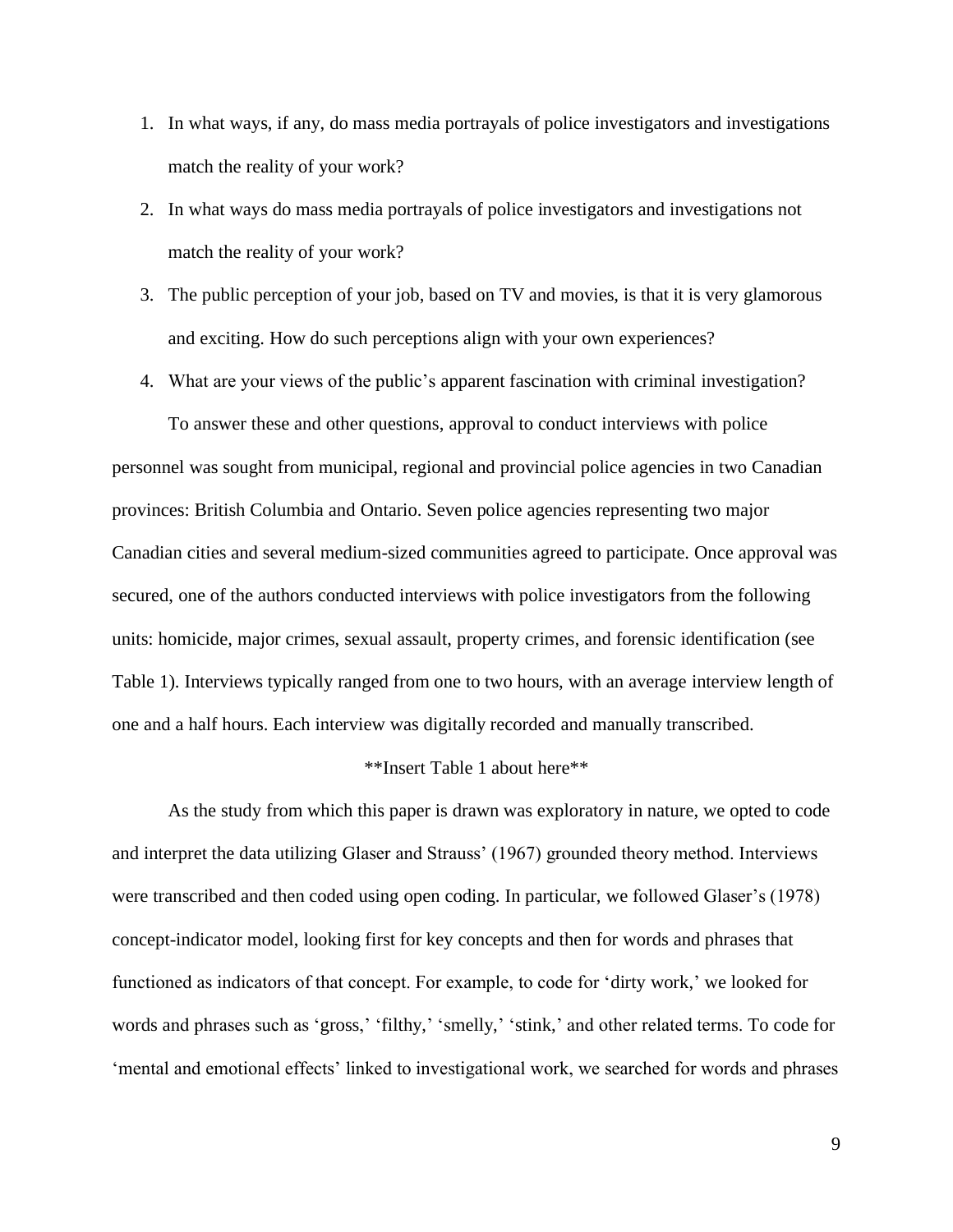such as 'stressful,' 'draining,' 'high pressure,' 'depressing,' and 'sad.' Once this initial coding was complete, we returned to the transcripts and recoded them using a focused approach aimed at drawing connections between concepts and sub-concepts. To ensure inter-coder reliability, transcripts were re-read and independently re-coded by a research assistant.

### **Investigative work as 'dirty work'**

*[pointing] 'I got dirt on my knees. I got powder on my shirt.' -Forensic identification officer*

In discussing how they differ from their fictional counterparts, police officers interviewed for this study spoke extensively about the glamorization of their work in mass media products. When describing key differences between their real and fictional selves, the majority spoke of the emotionally and physically taxing aspects of their job. In relation to the latter, the officers frequently referred to the physically dirty elements of working crime scenes, which are often depicted on television programs through aestheticized imagery.

Of the various unpleasant elements of crime scene work, the most commonly referenced by our participants was the smell of corpses. For example, in discussing his distaste for the sanitized images of death found in popular crime programs, a homicide investigator noted that the reality was far different: 'go to a murder scene. The smell is not pleasant. It's pretty gross.' A veteran homicide investigator from another agency spoke of how vividly his memories of certain crime scenes are tied to memories of the smell at those scenes:

I look at videos of old murder scenes. We started to videotape murder scenes about twenty years ago. There's one in particular, it's about 21 years ago now…I looked at it about five years ago for something. I could smell the scene from the video because it was so horrendous…That's the reality of our job sometimes: the smell of old corpses.

One forensic identification officer suggested that, in the interests of accuracy, TV shows should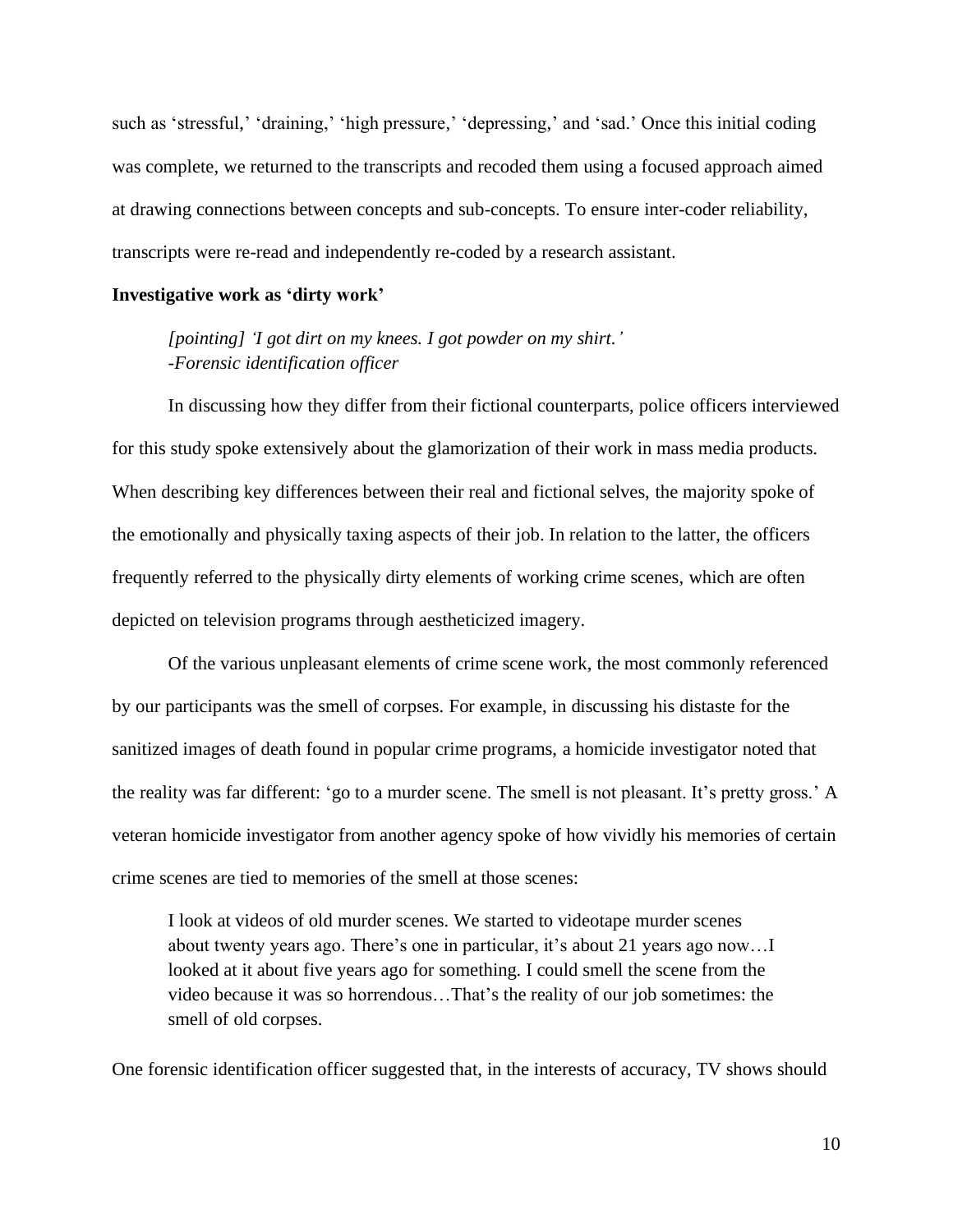be broadcast in 'smell-o-vision.' To illustrate the unpleasant nature of much of his work, the officer described a recent case he had worked on, noting that 'we're just dealing with a fellow we just pulled out of the river. And he's been in there for months, six to 18 months.' He paused briefly before presenting an invitation that was graciously refused: 'If you're interested, I'll show you. We've got his clothing, the remnants of his clothing in our cabinets down here to dry, and I'm told they really stink.' A veteran forensic identification officer at another police agency was frustrated by the idea that anyone would find the dirty work elements of his job glamorous. As he explained,

there is nothing sexy about what we do. What is sexy about going to a scene where the woman has been missing for two weeks and you know she is dead but you just don't where you are going to find her? So you get to an underground place and you open the door and you are sixty meters away and the patrolmen say, "We think we have a body in there." You step through and you recognize that smell and you go, "yes, we have a body in here." This body has been in a box in a hot underground decomposing. What the hell is sexy about that?

Aside from having to deal with the smell of death, investigators referenced other aspects of crime scene work that make their jobs alternatively dirty, hot, sweaty, and uncomfortable. One forensic identification officer noted that one of his tasks might entail 'going through people's garbage.' Indeed, in many situations victims are found outside, and a police investigator may spend hours 'combing over an outdoor scene where you're seizing fifteen cigarette butts and ten empty beer cans.' As a homicide investigator explained of such situations, 'there just is no glamour to it.'

Police investigators also spoke of how, *contra* the glamorous image of their immaculately coiffed, groomed, and clothed television counterparts, they were often physically dirty. A homicide investigator pointed out that, unlike his television counterparts, he does not always look his best while at work. This investigator elaborated, explaining that 'usually it's raining, or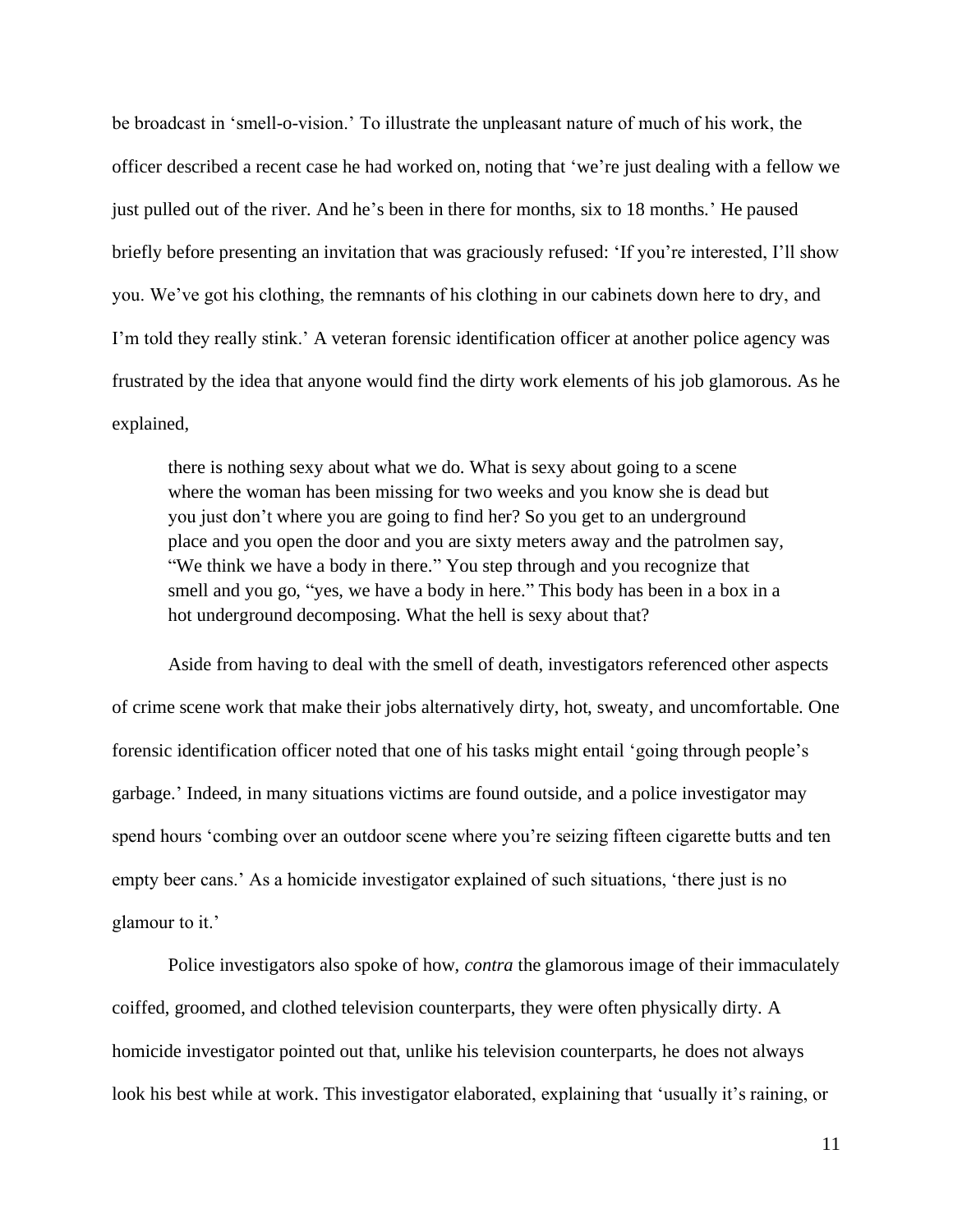it's dark or it's cold' and 'you may not really want to be there because someone's dead, [and] it's a serious, sad situation.' Investigators also noted that they looked nothing like their attractive, well-pressed fictional counterparts because the nature of their work often leads to sleep deprivation and unhealthy meals eaten on the run. When asked how he would de-glamorize portrayals of homicide work, one investigator responded,

if you could depict sleep deprivation on television. The reality is that we go to our latest murder scene. We got paged out about midnight. So, I've just gone to bed after a full day of working. I'm paged out at midnight and didn't go home again until four o'clock the next day. Really, by the end of it, I'd been up for 42 hours or more. Forty-six. I don't know what it was…I was all bagged.

Another investigator laughed when asked about how his job is depicted on television. This officer explained that 'it's 16 hour days, if you're lucky. At the beginning of a case there's stress, pressure, long hours away from family. There's really absolutely nothing sexy about it and at the end of that 17 hour day, the last thing you have is flowing hair and a nicely pressed shirt.' Among the effects of those long days is that 'you eat a lot of hamburgers and your health goes for a crap.' Similarly a major crimes investigator spoke of 'being exhausted and eating cold pizza out of a box.'

Being covered in grime is particularly an issue for forensic identification personnel, as a result of dusting for fingerprints or crawling around a crime scene. One forensic identification officer described his usual look while processing a crime scene as 'covered in blood and fingerprint powders and having to wear a mask because of all the chemicals that we use.' Another identification officer advised that she cut her hair because the fingerprint powders they work with made dealing with long hair too difficult. As if to further illustrate this point, after conducting this interview, two officers returning from a crime scene entered the office with raccoon-like visages, their faces liberally coated in black powder. Accordingly, when one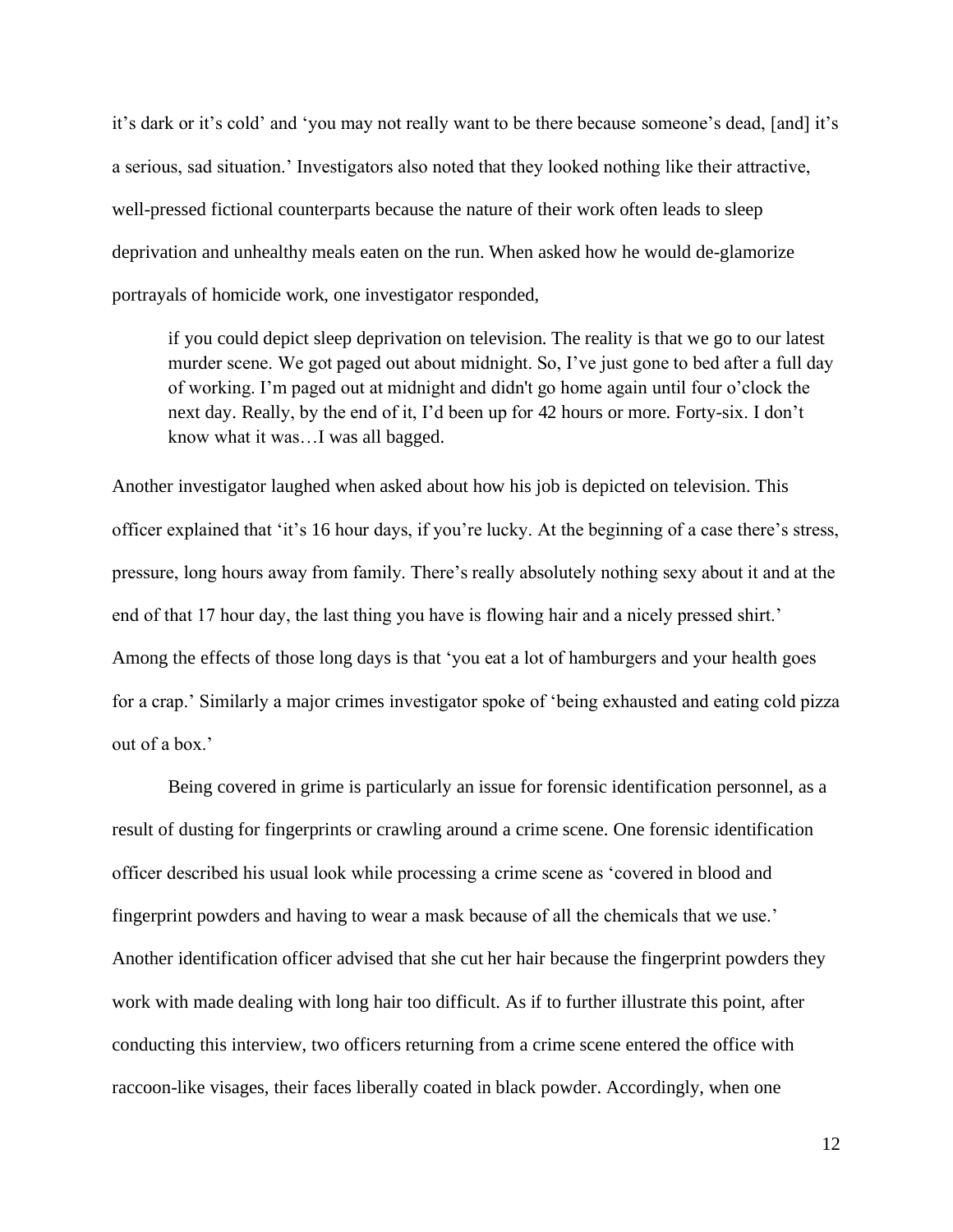forensic identification officer was asked about public perceptions of his job as exciting and glamorous, he referenced the regularity with which he is covered in muck and sees objects and processes that might otherwise provoke revulsion. This officer explained that his job is not glamorous 'when I'm covered in black soot, mud, or blood or when you've got maggots crawling all over things.'

Several forensic identification officers also spoke of the discomfort they experience in having to wear protective gear (known as masks and 'bunny suits') at crime scenes. The bunny suit, which one investigator described as being 'made out of some weird plastic,' was regularly described as 'sweaty.' One officer explained that when he wears a bunny suit he is 'usually perspiring heavily,' especially as he would be 'contorting myself into odd positions trying to examine things that are always in impossible places.' The protective masks that forensic identification personnel wear when working with dangerous chemicals were similarly described as sweaty and uncomfortable. Moreover, the masks sometimes interfere with documenting crime scenes because 'you can't take pictures because your camera fogs up.'

## **The police mystique**

*'There's nothing glamorous about our job.' - Forensic identification officer*

While it is the case that dirty workers, generally speaking, are often 'aware of how their activities and tasks are viewed by the wider public' (Bolton 2005, p. 169), to the extent that public fascination with criminal investigation plays out across both pages and screens, it would be virtually impossible for investigators to remain unaware of how their work is viewed by outsiders. Many police investigators interviewed related stories, comments, and queries they received on and off the job from members of the public. The crux of these stories was that the public is not only curious about investigational work, but sees it as both fascinating and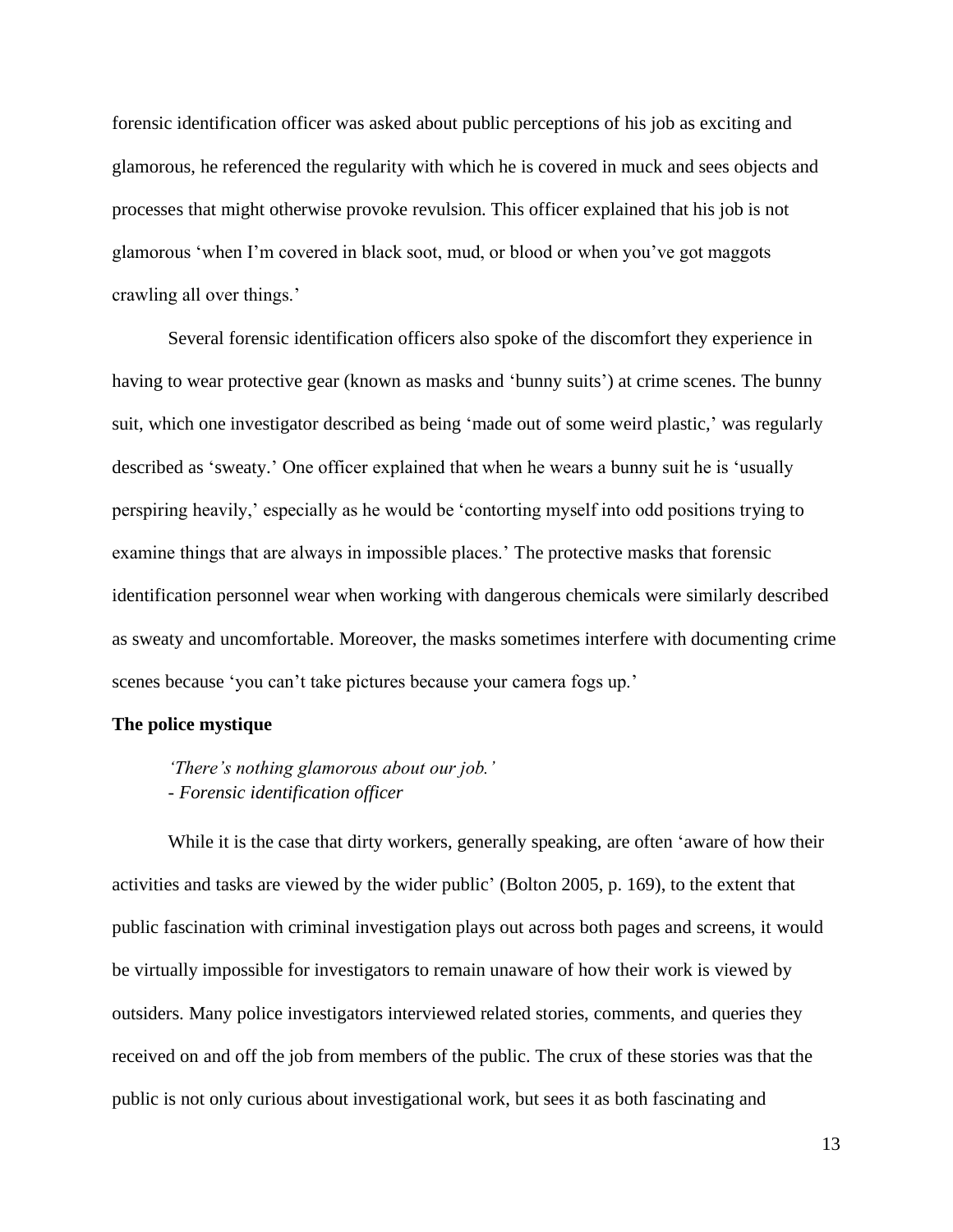glamorous. Of particular interest to members of the public were the 'dirty' elements of criminal investigation, which most officers attributed to positive images of forensic investigation portrayed in television programs. For example, the head of a major crimes unit noted,

A: Just in talking with people generally, they're like, "How do I get to do that?" It seems to me that when they're talking about *CSI*, they're talking about the forensic aspect of it, not just the detective. I know one thing – whenever I tell people I'm in plainclothes work, they go, "You mean you're like a detective?" And they get all excited about that. I completely understand their view of what it is that I do. It's totally from TV.

Q: [laughs] You're "like a detective?"

A: [sarcastically] Yeah, I'm almost as cool as the guys on TV.

Conversely, a homicide investigator believed that public interest in his job is part of a more general fascination that many people have with the darker elements of his work – that is, with the objects, sights, sounds, and experiences that most people will never be exposed to. As this investigator explained, 'When I go to parties…I try to avoid talking about what I do. And once people find out what I do, everybody wants to ask me questions…People are just fascinated by the seedy side of life. Lurid details of crime.' Still another investigator thought that the news media's reporting of major cases also plays a role in shaping public perceptions that their work is both exciting and glamorous: 'I think they think our job is more exciting than probably it can be, or is usually. They get to see the two or three minutes of excitement in the media.' He then added, 'They don't see the seven days or seven weeks or even seven months that follow…we are dealing with tons of paperwork and following up for months on end.'

When police investigators were asked if they understood why members of the public might be fascinated with media images of their work, including the glorification of even its more dirty elements in media products, they unanimously agreed they could understand the mystique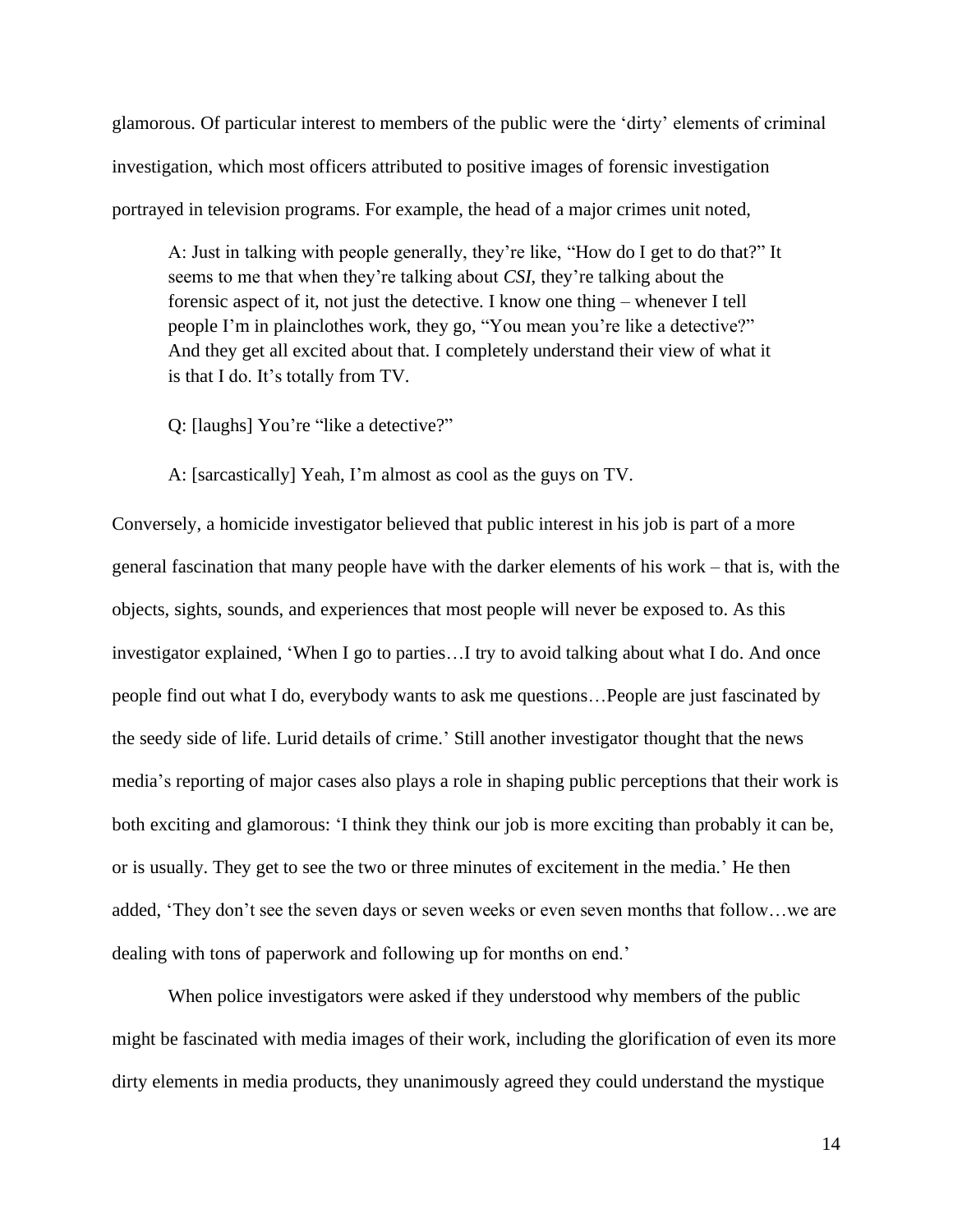attached to the role of detective. Interestingly, some officers readily acknowledged that similar glamorized perceptions of criminal investigation work had influenced their desire to pursue a policing career. For example, one homicide investigator admitted that 'I went into policing 15 years ago with the whole idea of "man, I'd sure like to be a homicide detective someday."' When another homicide investigator was asked if he understands the public's fascination with his profession he replied, 'I do. I think it's the same thing that drove me to be one…there's something about that public image of it which is, call it prestigious, call it glamorous or whatever. That's driven mostly by media, because the reality is different than what you think it's going to be like.' One major crimes investigator, himself a former homicide detective, said, that not only is it the public that is fascinated with his occupational role, but it is considered a prestigious position within policing circles, commanding immediate respect and authority:

Q: So, obviously you understand the fascination with the detective role. The public does have that fascination...

A: Yeah. The public do, and even our own people within policing do. When I walk into a room and it's "Oh the big dog is here" [laughs].

Much in the same way, a senior forensic identification officer noted that younger police members are often attracted to positions in the forensic identification section because they 'think it's glamorous and cool.' However, he noted, 'that wears off on them. They start to realize that this is a job. It's not just fun.'

## **Reframing 'dirty work': What makes detective work satisfying?**

*'You have to be a very driven person, very goal oriented. Because your satisfaction doesn't come often or easily, but when you get it, it's great' -Sex crimes investigator*

In their study of police detectives and campus police officers, Heinsler et al. (1990) noted that some of the tasks undertaken by detectives – such as the rather mundane clerical tasks that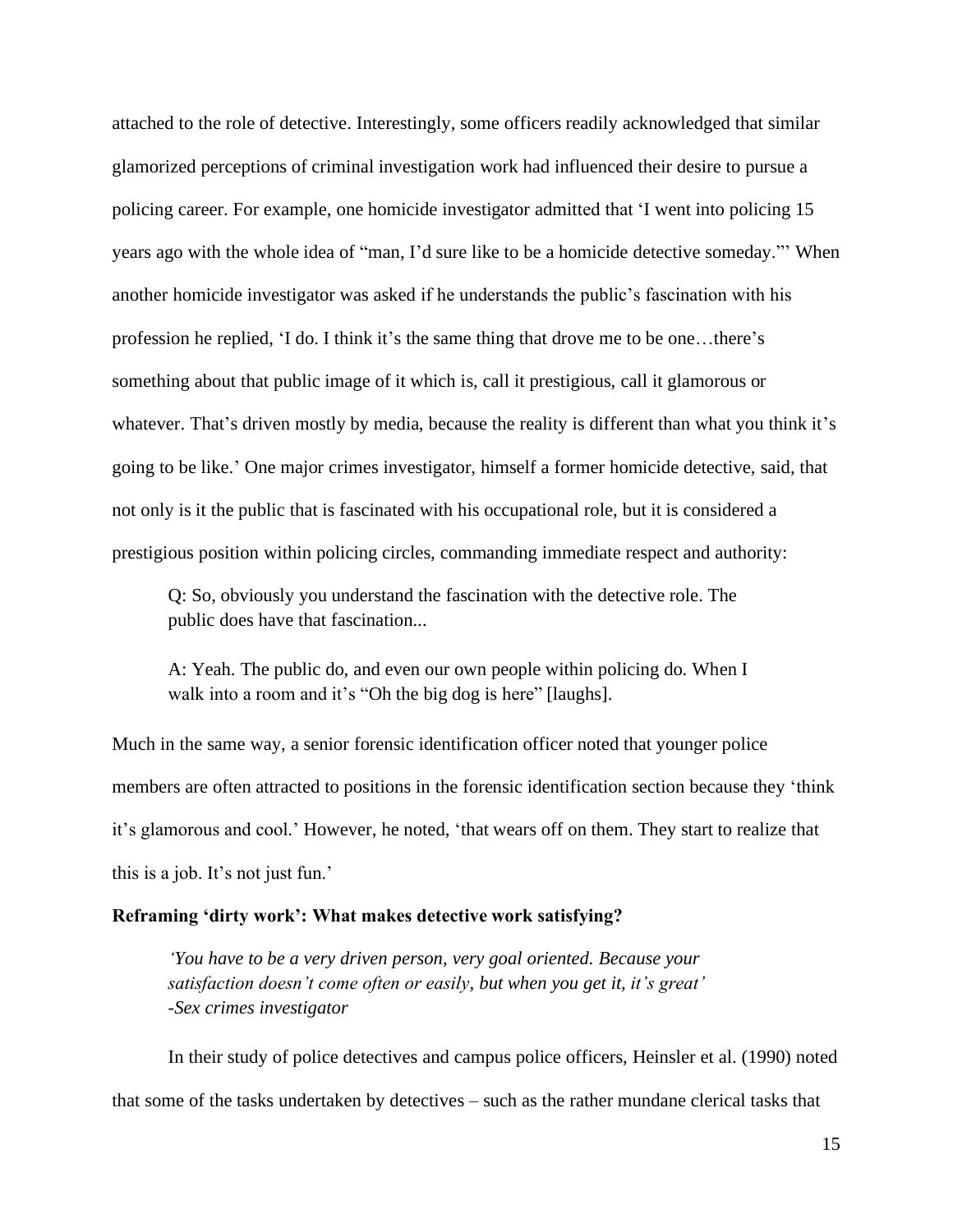consume a significant portion of police investigators' working hours – could easily have been seen by the officers as a form of dirty work (see also Ericson 1981). Rather than allow themselves to feel devalued as a result of having to engage in work that might have been perceived as socially beneath them, Heinsler et al. (1990, p. 236) reported that 'the detectives called upon their more glamorous media images to construct a valued core identity that rendered mundane tasks significant, not menial. They saw themselves as Sherlock Holmesian "students of crime" and used this identity to redefine repetitive tasks as important.' In the present study, police investigators similarly engaged in a reframing of their work that allowed them to feel intellectually and emotionally satisfied with the job. However, whereas the detectives in the Heinsler et al. study reframed their clerical tasks so that they could be perceived as useful to maintaining a core identity of the detective as a glamorous figure, the police investigators in the present study reframed the dirty work elements of their job that are publicly glamorized – that is, the officers in this study reframed the forensic aspects of the work. In doing so, they moved themselves away from what one homicide investigator termed the 'false perception' of investigative work maintained by the mass media, towards what most saw as a more interesting and complex occupational role that allowed them to develop new skills and challenge existing abilities.

In responding to the media image of the police investigator crouched over a corpse searching for clues, one homicide investigator said of his work, 'It's a good job. It's an interesting job. Fiction is fiction. I think the job's actually way more interesting than they show on TV, but not for the same reasons that they show.' When asked what it was about investigative work that made it so interesting for him personally, he replied that he enjoys being able to 'deal with a lot of legal complexities,' which he saw as interesting intellectual puzzles that challenged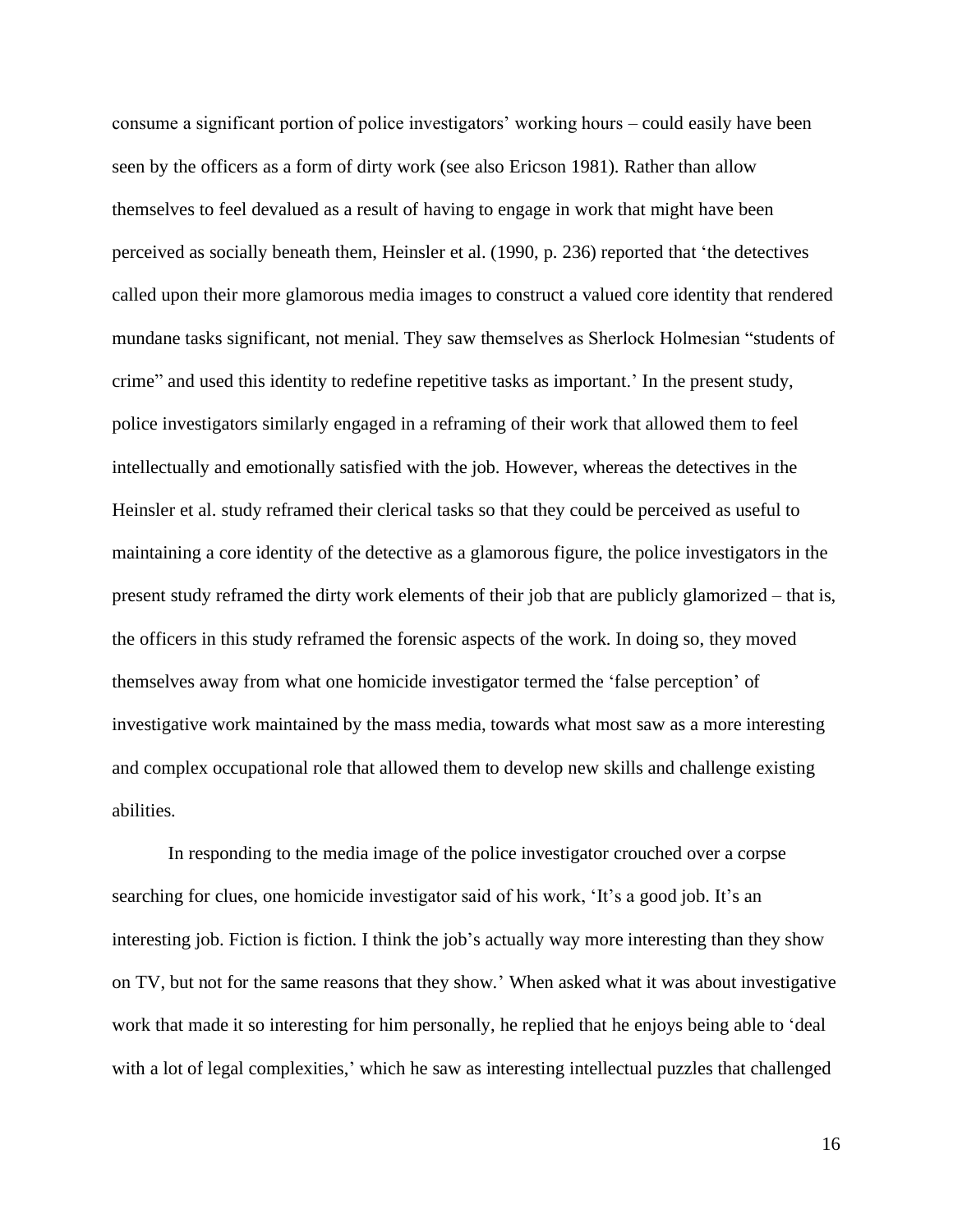him. Such legal complexities, he noted, 'don't lend themselves' to the format of a typical TV program.

Other officers similarly cited the ability to stretch one's intellect and skills during an investigation as a key satisfaction of the job, especially during long periods of performing the tedious, routine tasks that are required during and after an investigation. One of these officers, a major crimes investigator, discussed the intellectual stimulation he derives from the process of conducting suspect interviews:

A: When you get the guy and you see that we have arrested the guy before and he never gives us anything … The mind game starts there and that's where the challenge starts.

Q: Is that the fun part of the job?

A: Oh, no doubt about it.

Later in the same interview, he said,

I would think most good investigators enjoy sitting down with the bad guy. And I've seen it with my guys or even myself, when we sit down in there, even if we have been working for 20 hours and we're tired, you sit in the interview room. Then you come out of there, "Guys, how long have I been in there?" "Four hours!" "What?" Like, it's unbelievable how much fun you're having and how much time goes by!

A sex crimes investigator in another agency explained that although her job is 'far from glamorous,' she regularly has 'the opportunity to stretch yourself a bit more.' As an example, she cited the fact she had just completed a three hour file review with Crown prosecutors for a child abuse case, and she was proud of the meticulousness with which she had put the file together. Even still, she recognized the work was often 'painstaking and even boring at times,' but she further explained, 'it's a good feeling to work hard, be consistent, pay attention to detail and build a case that's going to bring that person in.'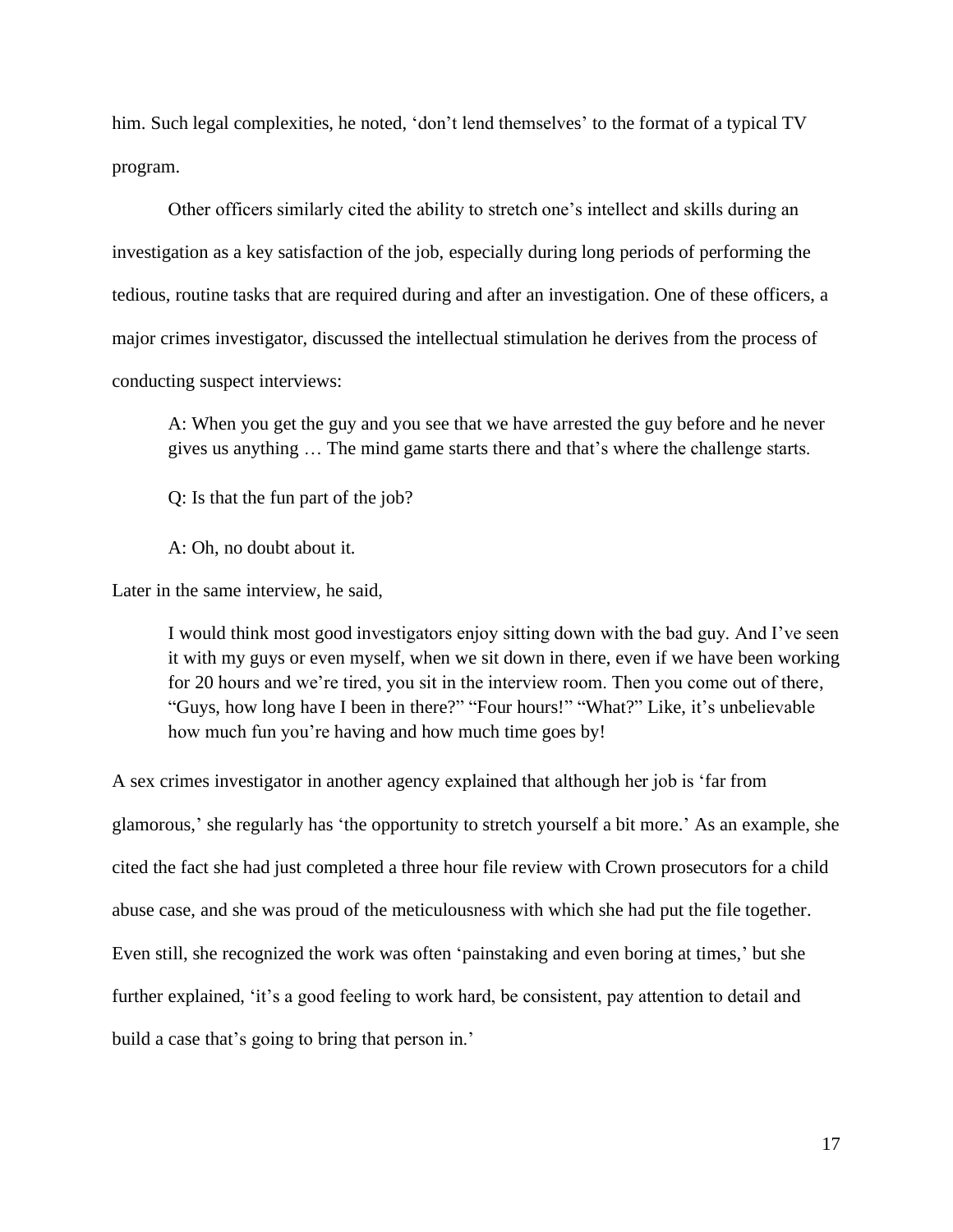While some investigators emphasized the intellectual satisfaction they receive from their work, others spoke of emotional benefits they had experienced on the job. For instance, one major crimes investigator with 16 years' experience, which included having worked on a number of high-profile cases, said when describing a current case,

No matter how that matter turns out, I'm very proud for all the work that I did on that and for all the people who poured their blood, sweat and tears into that, personally and professionally. As much as you won't end up looking like a rock star to that many people, you do take satisfaction in a number of things.

One of the things from which he derives satisfaction is, 'when somebody says thank-you. When a family member does.' Similarly, a sex crimes investigator explained that 'it's very gratifying when you are able to support the families.' For some officers, however, job satisfaction comes both from intrinsic rewards and from being recognized by other officers. A major crimes investigator reported being satisfied when 'you know you've made a difference' and when 'your peers recognize you for superior your skill set or something like that.'

## **Concluding remarks**

Public fascination with crime and criminal investigation has been spurred by countless television programs and movies depicting police work as fast-paced and highly glamorous. Policing occupational realities, however, differ markedly from these sanitized, made for prime time portrayals and, as a result, public perceptions of the police investigator are highly fictitious. One the most noteworthy ways in which public perceptions differ from reality has to do with the 'dirty work' (Hughes 1958) elements of the police investigator's job. By virtue of the stigmatized characters that police investigators have regular contact with (e.g., sex trade workers, those who engage in violence), policing may be considered a socially and morally tainted occupation (Bittner 1970, Ashforth and Kreiner 1999, Dick 2005, Kreiner et al. 2006; Drew and Hulvey 2007). However, criminal investigative work is perhaps 'dirtiest' in the physical sense.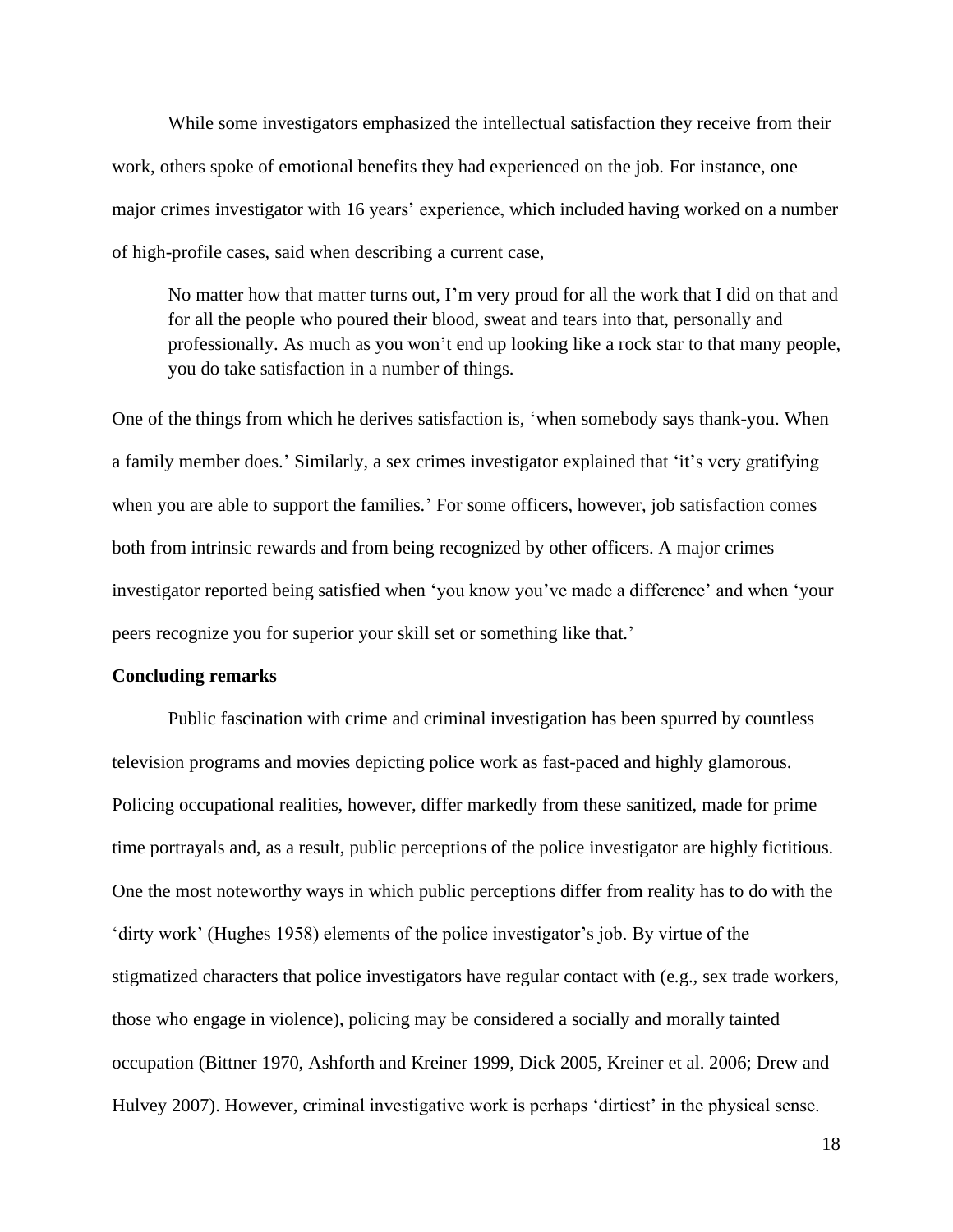In contrast to the glamorous and highly sanitized images portrayed in the mass media, forensic investigators spend much of their time searching for and analysing material that others would find objectionable (Gassaway 2007). Indeed, the investigators who participated in our study spoke at length of the frequency with which they must comb through bodily fluids, trash, and other debris when searching for evidence. Further, their work is often conducted in physical discomfort and/or in taxing emotional circumstances.

Given the dirty work elements of their occupation, police officers should be regarded as socially, morally, and physically tainted and, therefore, be subjected to stigma. Instead, glamorized versions of police investigative work are regularly presented in the mass media, and the public has become fascinated with the same dirty elements of the profession. Police investigators are aware of how their work is perceived, and some acknowledge sharing a similar fascination with investigational work before they became investigators themselves. Realizing that the work is often far from the glamorous images portrayed, the investigators in this study found alternate ways in which to derive satisfaction from their jobs. In this sense, our findings are in line with the work of Heinsler et al. (1990), who similarly noted that detectives in their study often undertake work they find distasteful, but find ways in which to retain some sense of satisfaction with the work. However, in the Heinsler study detectives found clerical tasks to be unexciting and thus drew upon the glamorous images of their profession portrayed in the media to reframe clerical duties. Although the investigators included in our study also reframed their work in order to derive occupational satisfaction, they did so by employing a qualitatively different process: they embraced the challenges they found in what would be perceived by the public, and by Heinsler et al's detectives, as being tedious and mundane. For example, investigators described the pride they take in untangling legal complexities related to search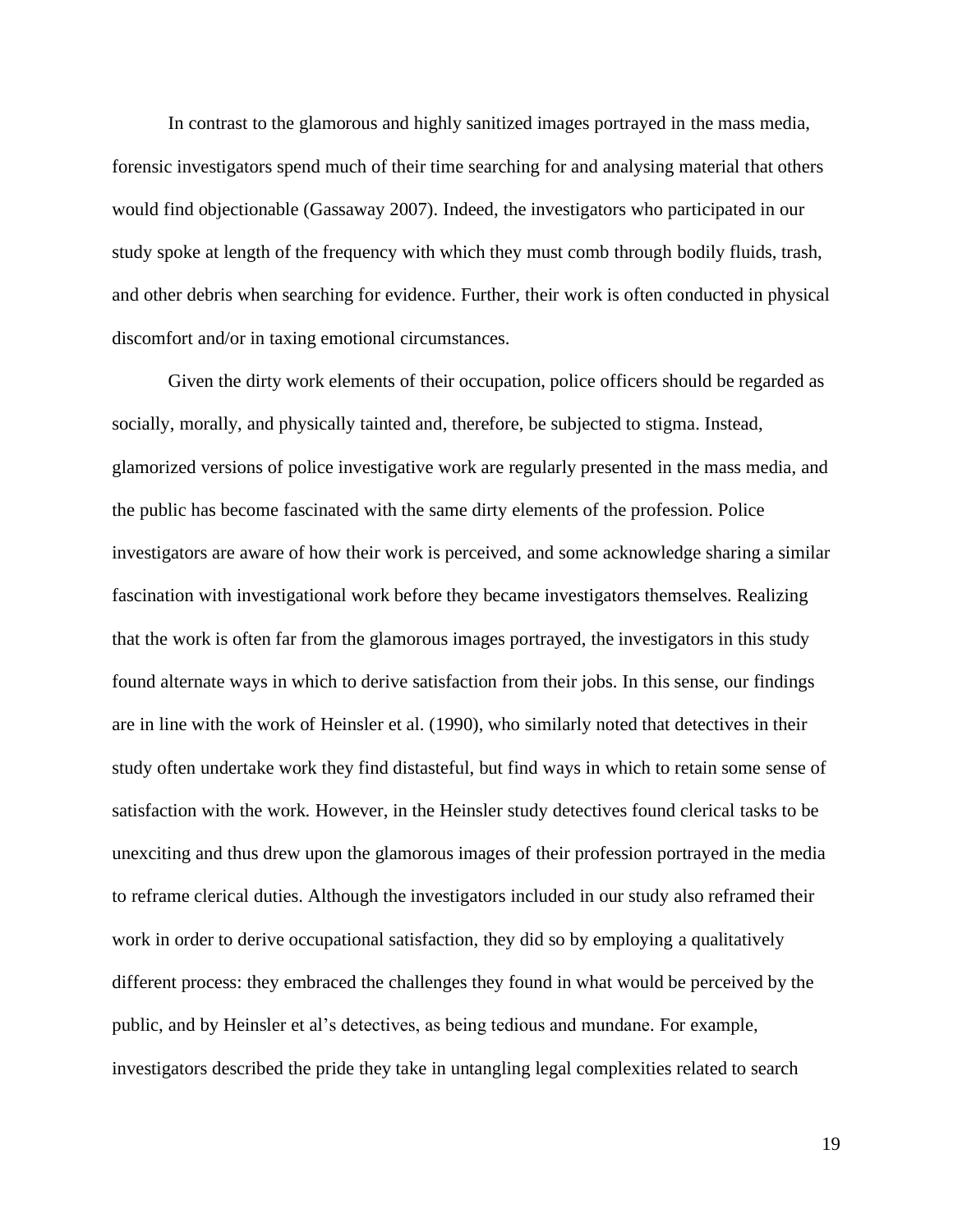warrants, meticulously preparing case files, helping victims' families – aspects of their profession typically ignored by the media. Further, rather than forming an identity of the police investigator as a glamorous figure, these investigators retained a keen awareness of the often trying and, indeed, sometimes horrific nature of the dirty work elements of their job. Indeed, they recognized nothing about themselves or their work in the depictions of police work portrayed by their fictional counterparts.

Notwithstanding these findings, two limitations to this study should be noted. First, interviews were conducted with officers from large and medium-sized Canadian cities. It is possible that these urban regions differ from other cities and towns in Canada and elsewhere. Second, most of those interviewed were senior officers with several years of experience. It is possible that experience is an important mediating factor in how one reframes media portrayals of his or her profession and of how one manages the dirty work aspects of his or her job. It is hoped that future research will examine how demographic changes in police forces might impact perceptions and attitudes toward media images of investigational work.

Although others have studied the socially and morally dirty elements of policing, and have hinted at the physically dirty features, police accounts of their job as physically dirty have thus far remained unexplored. As Drew and Hulvey (2007) explain, the public rarely hears about the physically dirty occupational realities for police officers. Indeed, though Drew and Hulvey examined police dirty work, they themselves did not witness any of the physically dirty aspects of policing because the public is rarely allowed to view these scenes. Similarly, little is known about how the police reconcile their occupational realities with the glamorous and sanitized versions of policing presented in the mass media. Thus, this study represents a small contribution to developing greater insight into how this occupational group both understands their work and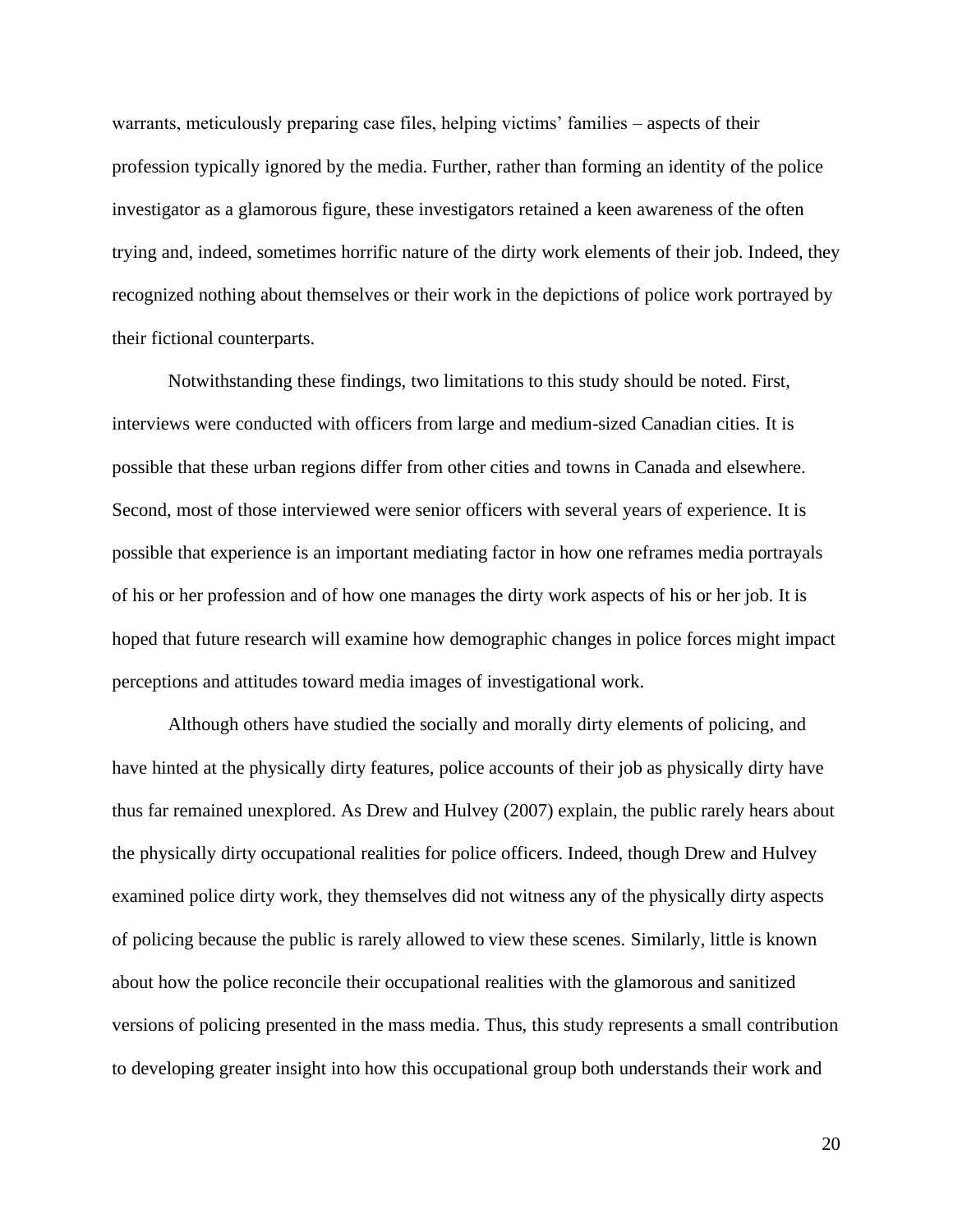attempts to balance often contradictory 'outsider' perceptions of that work with their own lived realities.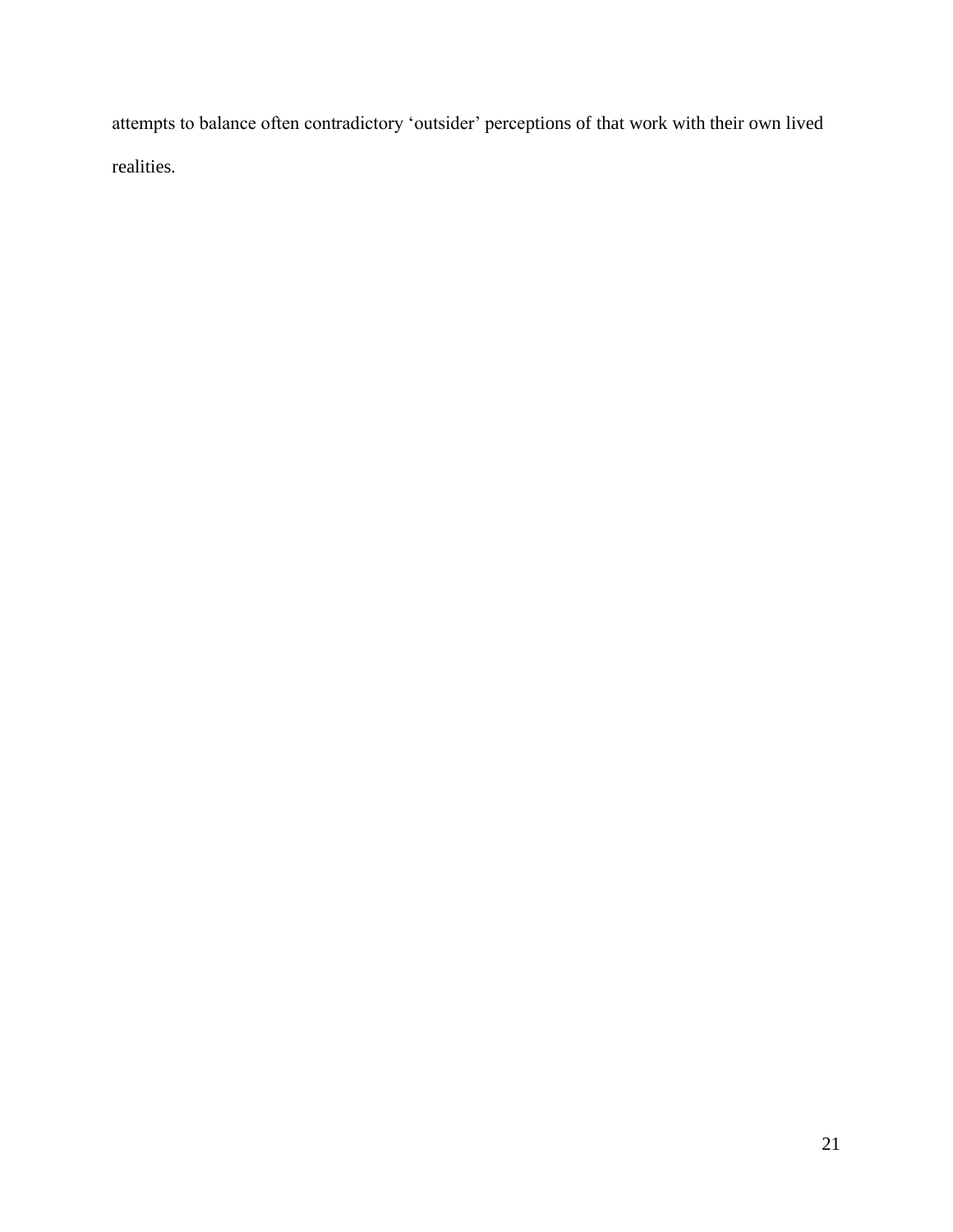## **References**

- Ashforth, B. and Kreiner, G. 1999. 'How can you do it?' Dirty work and the challenge of constructing a positive identity. *The Academy of Management Review*, 24 (3), 413-433.
- Bittner, E. 1990 [1970]. *The functions of the police in modern society.* Cambridge, MA: Oelgeschlager, Gunn & Hain.
- Bolton, S. 2005. Women's work, dirty work: The gynaecology nurse as 'Other'. *Gender, Work & Organization*, 12 (2), 169-86.
- Dick, P. 2005. Dirty work designations: How police officers account for their use of coercive force. *Human Relations*, 58 (11), 1363-1390.
- Drew, S.K. and Hulvey, M. 2007. Cops, crimes, and community policing. *In:* S. Drew, M. Mills, and B. Gassaway, eds. *Dirty work: The social construction of taint.* Waco, TX: Baylor University Press, 169-194.
- Douglas, M. 1966. *Purity and danger: An analysis of concepts of pollution and taboo*. New York: Routledge.
- Emerson, R. and Pollner, M. 1975. Dirty work designations: Their features and consequences in a psychiatric setting. *Social Problems*, 23 (2), 243-254.
- Ericson, R.V. 1981. *Making crime*: *A study of detective work*. Toronto: Butterworth & Co.
- Gassaway, B. 2007. Good cops/dirty crimes. *In:* S. Drew, M. Mills, and B. Gassaway, eds. *Dirty work: The social construction of taint*. Waco, TX: Baylor University Press, 149-168.
- Glaser, B. 1978. *Theoretical sensitivity*. Mill Valley, CA: Sociology Press.
- Glaser, B. and Strauss, A. 1967. *The discovery of grounded theory: Strategies for qualitative research*. Chicago: Aldine.
- Goffman, E. 1963. *Stigma: Notes on the management of spoiled identity*. New York: Simon & Schuster.
- Heinsler, J., Kleinman, S., and Stenross, B. 1990. Making work matter: satisfied detectives and dissatisfied campus police. *Qualitative Sociology*, 13 (3), 235-250.
- Hughes, E. 1958 [1951]. *Men and their work*. Glencoe, Ill.: Free Press.
- Innes, M. 2003. *Investigating murder: Detective work and the police response to criminal homicide*. Oxford, UK: Oxford University Press.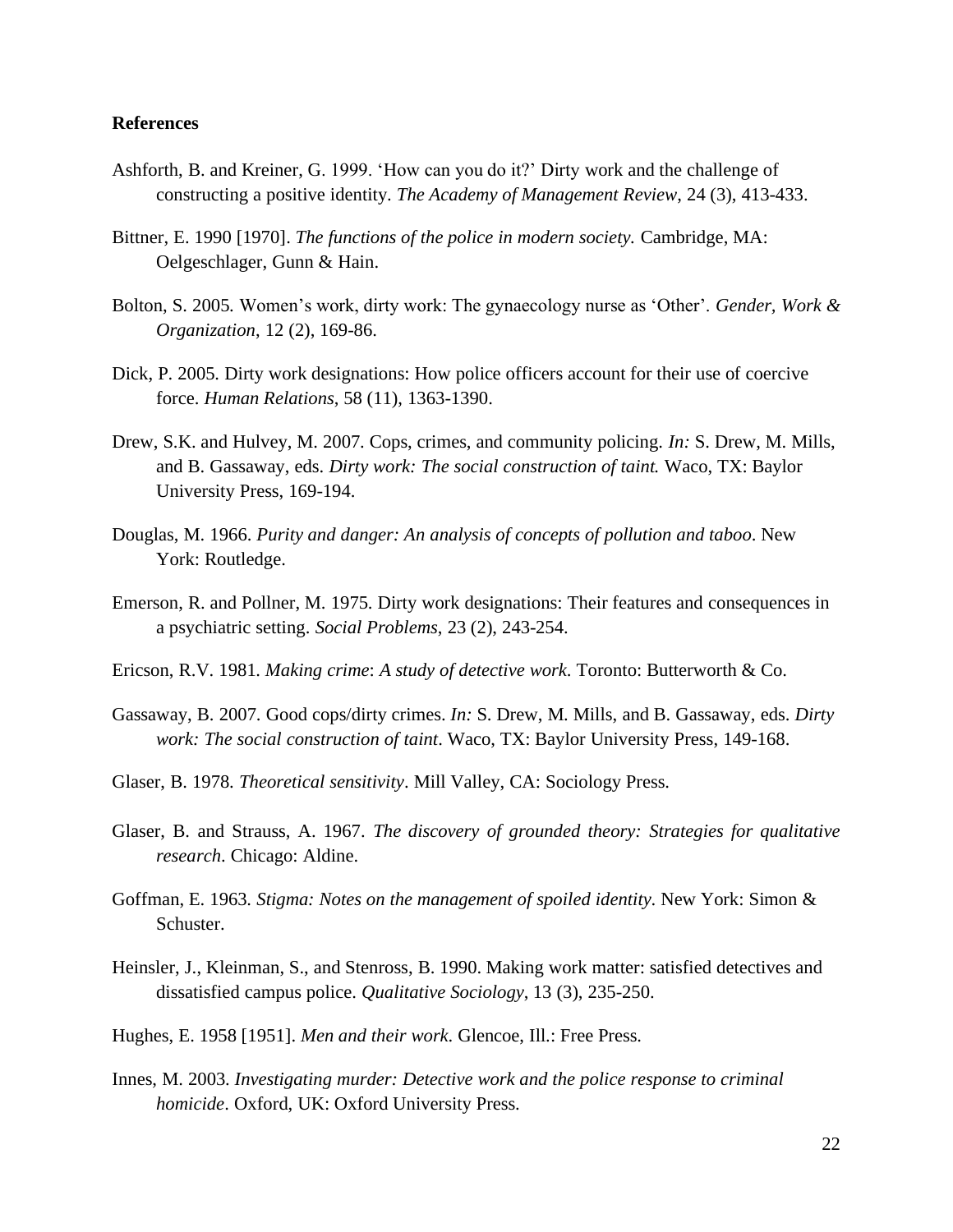- Kreiner, G.E., Ashforth, B.E., and Sluss, D.M. 2006. Identity dynamics in occupational dirty work: Integrating social identity and system justification perspectives. *Organization Science,* 17 (5), 619-636.
- Maguire, M. 2005. Criminal investigation and crime control. *In:* T. Newburn, ed. *Handbook of policing*. Cullompton, UK: Willan, 363-393.
- Spitzer, S. 1975. Toward a Marxian theory of deviance. *Social Problems*, 22 (5), 638-651.